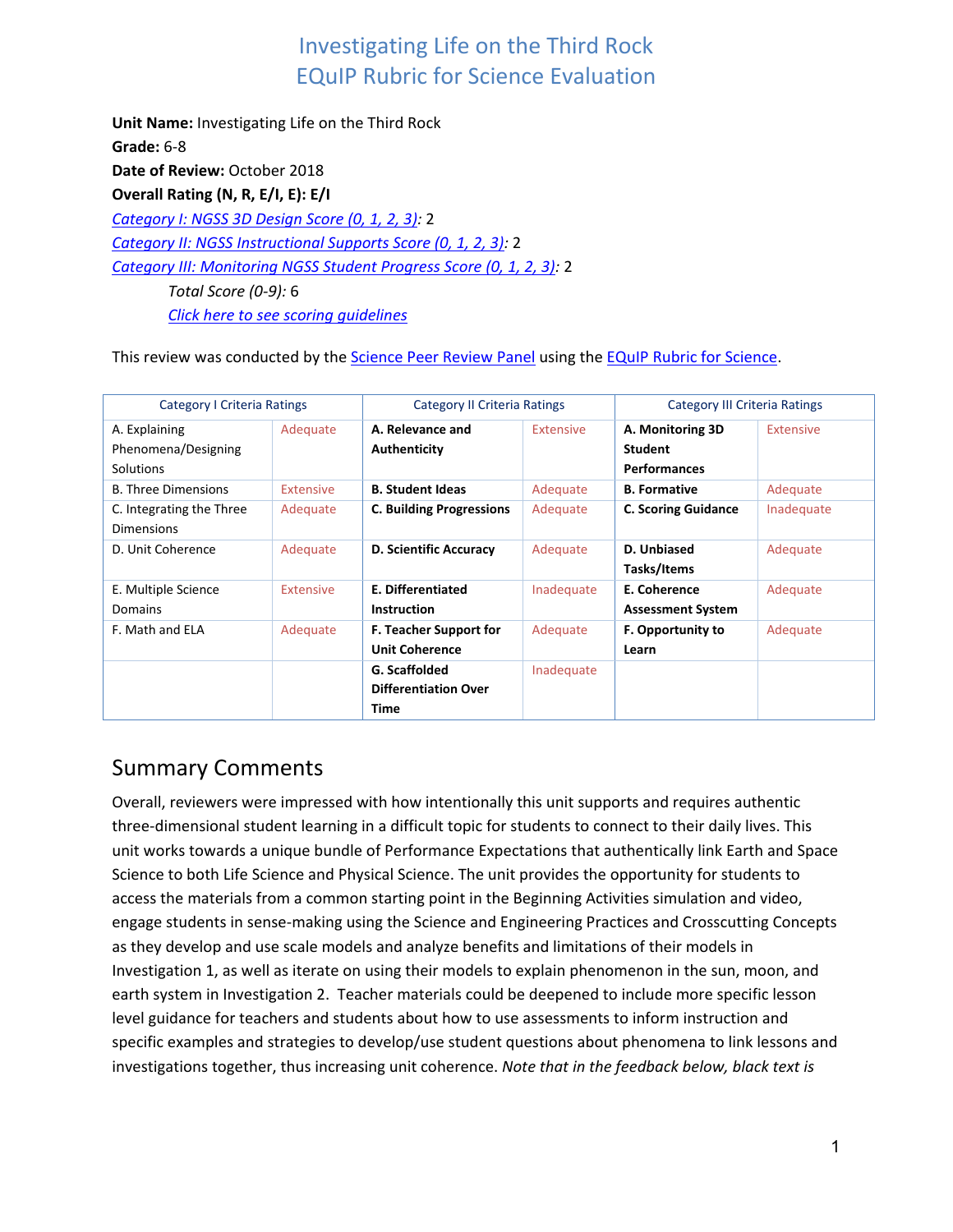*used for neutral comments or evidence the criterion was met and purple text is used evidence the criterion was not met.*

## **Category I. NGSS 3D Design**

Score: 2

**I.A. Explaining Phenomena/Designing Solutions**: Making sense of phenomena and/or designing solutions to a problem drive student learning.

- i. Student questions and prior experiences related to the phenomenon or problem motivate sensemaking and/or problem solving.
- ii. The focus of the lesson is to support students in making sense of phenomena and/or designing solutions to problems.
- iii. When engineering is a learning focus, it is integrated with developing disciplinary core ideas from physical, life, and/or earth and space sciences.

### **Rating for Criterion I.A Explaining Phenomena/Designing Solutions: Adequate**

The reviewers found adequate evidence that learning is driven by students making sense of phenomena because multiple lesson-level phenomena are connected to the topic of space science. While these lesson-level phenomena are not connected to each other through an anchoring phenomenon, student sense-making is driving the learning within investigation 1, 2, and 3, which is the key aspect of this criterion.

- In the pre-lesson, students watch two videos: Video 1 shows a computer animation of the motion of the solar system; and Video 2 puts the 4.5-billion-year history of the Earth in reference to a 24 hour-clock when describing how life has evolved over time. Students are then asked what questions they are wondering about after watching the two videos. The materials indicate that students are probably wondering about the relationship between the solar system and life on Earth, and that the teacher should facilitate discussion in the classroom to have students share their questions. At the end of discussion, it is the goal to get students to come up with the overall big question for the unit, "How do the solar system and its objects affect life on Earth?" After students come up with the big overall question, they are asked to think about what evidence they would need to answer that question. Each student is asked to come up with two pieces of evidence they would need to answer, "How do the solar system and its objects affect life on Earth?" Students should discuss the evidence they come up with on a chart or the board. Once students have the evidence they think they will need to answer the big question, they are asked to think of questions that they can investigate in class to help them collect the evidence to answer the big question. The materials indicate that the teachers should have students read their two questions to the whole class and have them think about categories into which they could classify the questions brought up.
- Students questions from learning in Investigation 1 do not lead to Investigation 2. Students return to their question board to look for topics they have not found answers to yet.
- Lesson Level Phenomena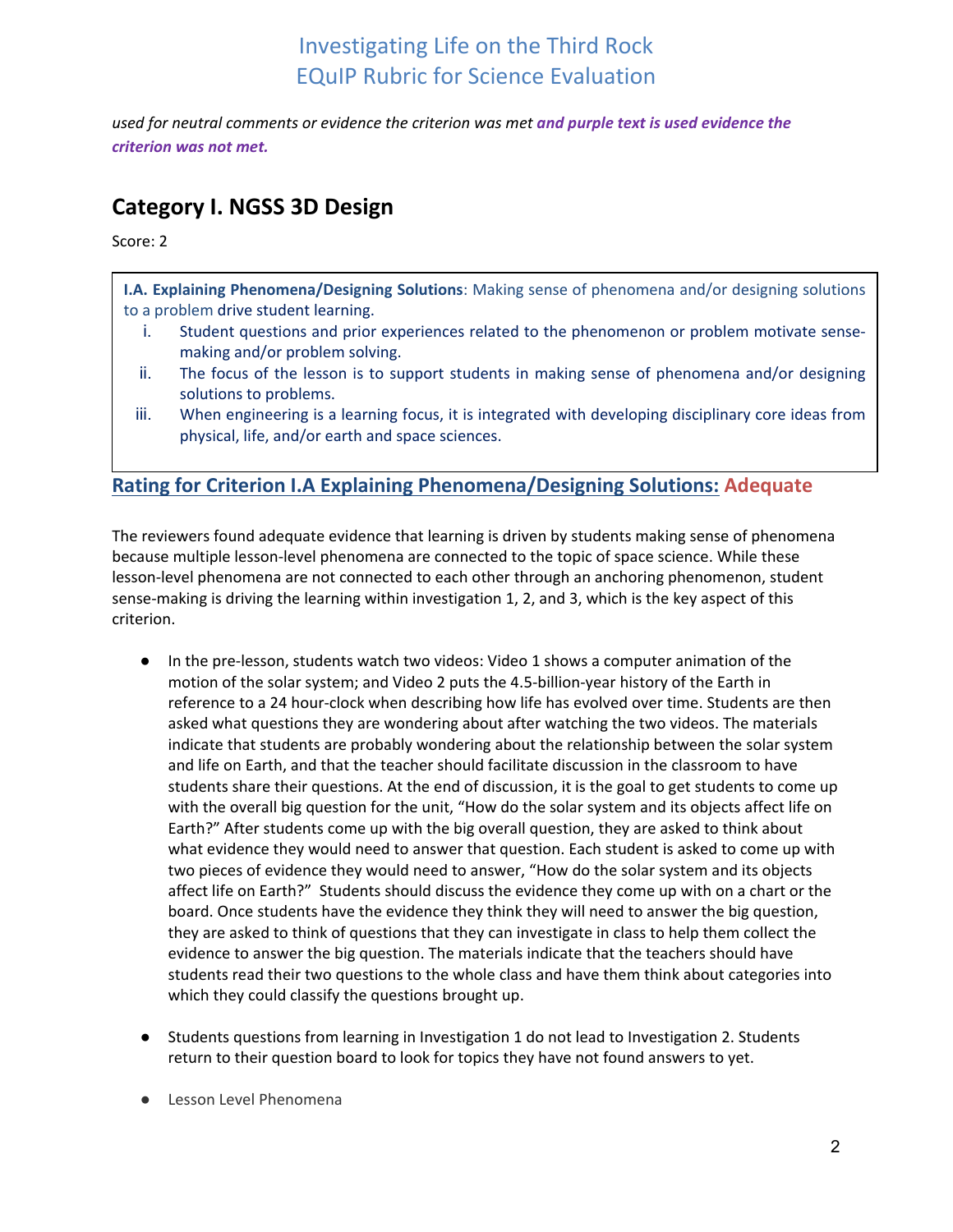- Invest. 1: Some planets are habitable, others are not. Earth is the only known planet with life. What causes this? (Students are introduced to the Kepler Mission and ask questions about what it should look for.)
- Invest. 2.1: The Moon does not always look the same (Students observe the moon for at least 30 days using a moon observation calendar, and students then ask questions about what could cause this - but the same lesson also has them ask what causes day/night sunrise/sunset.)
- Invest. 2.2: [Should be]: Plants have distinct growing seasons what causes this? The teacher materials expect that students already know what happens to plants over the course of a year (Part A p. 6) Describe what happens to plants over the course of a year- -asked to recall.
- Invest. 2.3: Solar and lunar eclipses occur why? what causes them? what explains their patterns? (Students watch videos of both and record their questions.)
- Invest. 3: "Every time we have looked at a model of the Earth-Moon-Sun system, it has moved in a consistent way. Why do you think the system stays consistent?" They then use a simulation to test ideas about how mass/distance could affect the relationships between the bodies.

From investigation to investigation, students do not make sense of an overarching anchoring phenomenon for the unit. While the unit developers identified an anchoring phenomenon for the unit, it is not used as a phenomenon. It is clear to the student during each lesson how the learning they are doing will help them to better explain a lesson-level phenomenon, but investigations could be independent of one another. In the Unit Coherence document, science topics were referred to as phenomena rather than the observable occurrences that can be explained with the science used as lesson-level phenomena.

- **Unit Coherence Document Anchoring Phenomenon:** The properties of the solar system and its objects affect life on Earth. That is a topic, not a phenomenon.
- "The Goldilocks Zone and models of the solar system explain why Earth is habitable for life" is an explanation, not a phenomenon.
- The lesson-level phenomena link to the larger topic of properties of the solar system and its objects affect life on Earth, but are not explicitly linked to any anchoring phenomena in the teacher materials after each lesson or investigation.
	- Investigation 1: Looking for More Than Porridge (page 8), Teachers are instructed to point out the questions that still need to be answered and focus on the questions about the moon, which is where Investigation 2 is headed. This example illustrates how the investigations are connected topically, not to an anchoring phenomenon.

#### Suggestions for Improvement

The flow of instruction in the pre-lesson is very student-driven in identifying the investigative questions, which is an excellent and challenging feature. A skilled teacher will be able to follow this and yield the desired results, but an inexperienced teacher may not yet have the capacity to facilitate this level of conversation and yield a high-quality question board. Additional supports, such as suggestions for what to say if students provide answers that are off topic or student samples, would be helpful.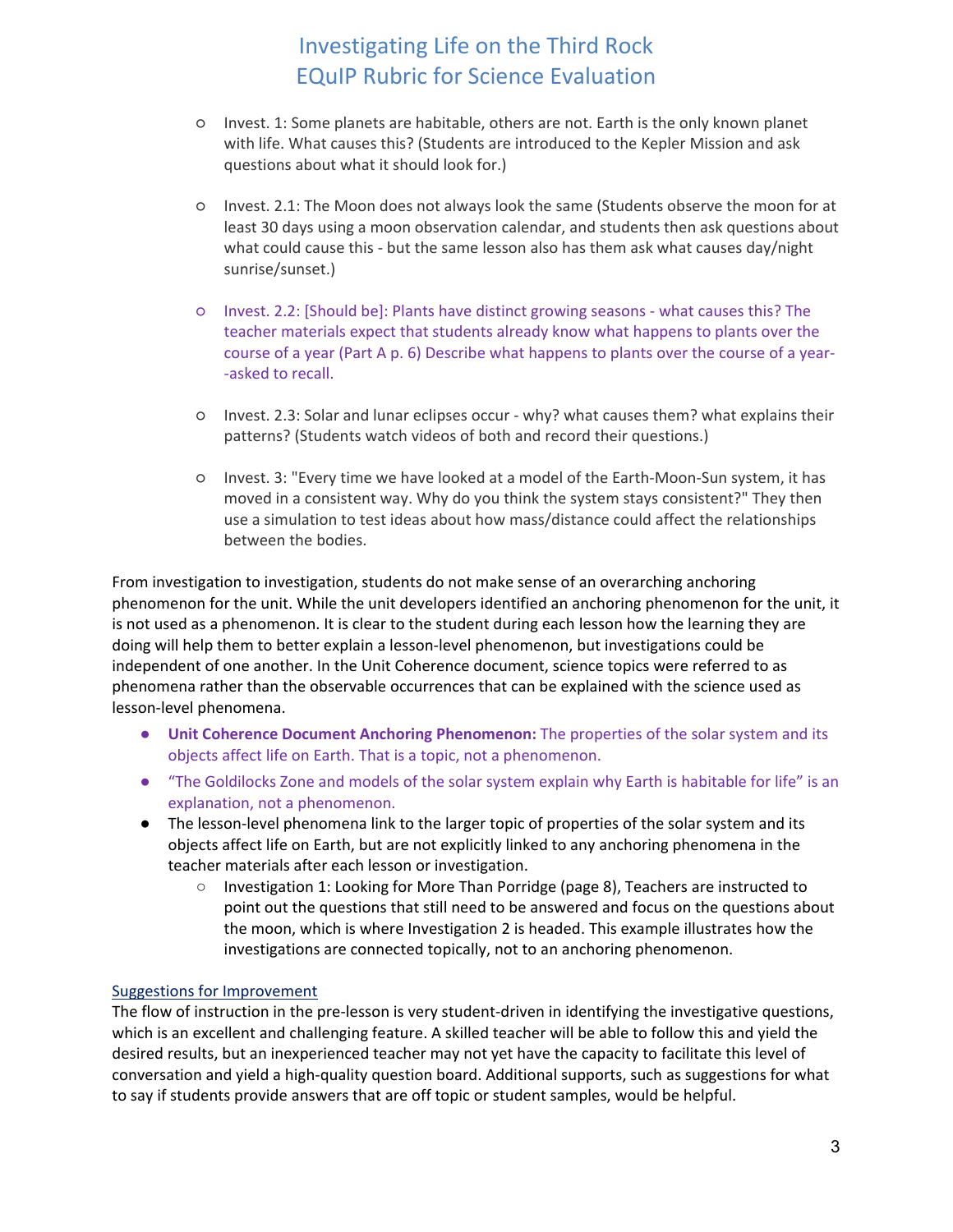Resources that may help include:

Using Phenomena in NGSS-Designed Lessons and Units:<http://stemteachingtools.org/brief/42> NSTA Criteria for Evaluating Phenomena:

<http://static.nsta.org/ngss/docs/Criteria%20for%20Evaluating%20a%20Phenomenon.pdf>

**I.B. Three Dimensions**: Builds understanding of multiple grade-appropriate elements of the science and engineering practices (SEPs), disciplinary core ideas (DCIs), and crosscutting concepts (CCCs) that are deliberately selected to aid student sense-making of phenomena and/or designing of solutions.

- i. Provides opportunities to *develop and use* specific elements of the SEP(s).
- ii. Provides opportunities to *develop and use* specific elements of the DCI(s).
- iii. Provides opportunities to *develop and use* specific elements of the CCC(s).

### **Rating for Criterion I.B. Three Dimensions:** Extensive

The reviewers found extensive evidence that the materials give students opportunities to build understanding of grade-appropriate elements of the three dimensions.

#### *Science and Engineering Practices (SEPs):* **Extensive**

The reviewers found extensive evidence that students have the opportunity to develop and use several SEPs, including **Developing and Using Models**, and **Engaging in Argument from Evidence** throughout the learning.

- The SEP of **Developing and Using Models** is extensively developed and used throughout the unit. In Investigation 1, students observe a video and are asked to describe how the filmmakers modeled the solar system, benefits of using that model and limitations of the model, which is a 3-5 element (page 16). Then, students develop their own models and *evaluate their models*, discuss how they can be *used to make predictions*, and how the model can be *used to describe unobservable mechanisms,* which are 6-8 elements of the SEP (pages 17-18). Throughout Investigation 2, students are identifying and evaluating what they would need to know to make their models better. Students are refining their models based on new evidence from new learning throughout.
- Students are also developing and using the **Engaging in Argument from Evidence** SEP throughout the unit. In Investigation 1, "To hit the grade-level appropriate elemental levels for **Engaging in Argument from Evidence**, students should then compare their arguments with other students out loud, or with a partner. They should also *compare the evidence* they used to their peer's choice of evidence and discuss how they *emphasized similar or different evidence"*  (page 7). In Investigation 3, students first write four explanations in CER format and then again compare their arguments based on evidence as they "look for similarities and differences in the arguments produced from their classmates. They are then asked to describe at least one pattern that they saw among all of the data presented" (page 10).

#### *Disciplinary Core Ideas (DCIs):* **Extensive**

The reviewers found extensive evidence that students have the opportunity to develop or use the DCI elements in **ESS1.A, ESS1.B, LS1.C,** and **PS2.B** throughout the unit.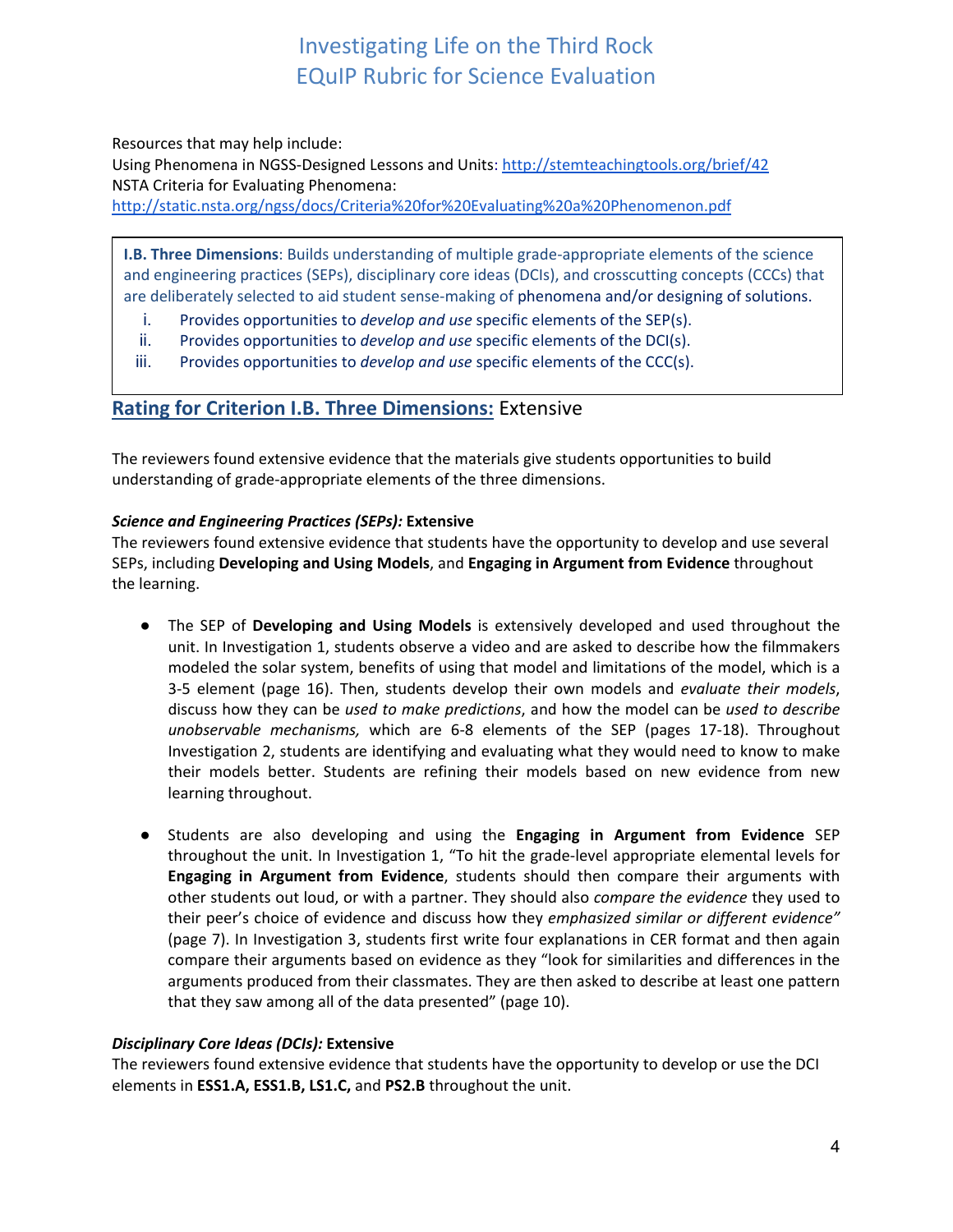- Students are heavily engaged in the earth and space science DCIs for **ESS1.A: The Universe and Its Stars** and **ESS1.B: Earth and the Solar System**. In Investigation 1, Activity B, students are analyzing data on different space objects, which meets the grade appropriate element of **ESS1.B:** *the solar system consists of the Sun and a collection of objects, including planets, their moons, and asteroids that are held in orbit around the Sun by its gravitational pull on them*. In Investigation 2.1, students are *observing, describing, and predicting and explaining the apparent motion of the sun, moon, and stars in the sky by creating a model* (**ESS1.A).** In Investigation 2.2 (Part C and D) students make connections that *Earth's tilt allows different amount of sunlight on different areas of the Earth throughout the year, causing the seasons* **(ESS1.B)**. Students are creating models in Investigation 2.3 to *explain solar and lunar eclipses and why they don't occur every month* **(ESS1.B)**.
- The developers created a life science DCI connection in Investigation 2.2 (Parts B and D) when students are analyzing data and gathering evidence of what changes in plant life during the year and begin to make connections between amount of sunlight and plant life on earth which is supporting the grade appropriate DCI element *plants, algae (including phytoplankton), and many microorganisms use the energy from light to make sugars (food) from carbon dioxide from the atmosphere and water through the process of photosynthesis, which also releases oxygen. These sugars can be used immediately or stored for growth or later use* for **LS1.C**.
- Developers connected the Earth and Space Science DCI **ESS1.B** element that *the solar system consists of the sun and a collection of objects, including planets, their moons, and asteroids that are held in orbit around the sun by its gravitational pull on them* and DCI **PS2.B** element *gravitational forces are always attractive. There is a gravitational force between any two masses, but it is very small except when one or both of the objects have large mass—e.g., Earth and the sun* in Investigation 3, as students explore how mass and distance affect the motion of objects in our solar system (Part B).

#### *Crosscutting Concepts (CCCs):* **Extensive**

The reviewers found extensive evidence that students have the opportunity to develop or use the CCCs of **Systems and System Models** and **Scale, Proportion, and Quantity,** and **Patterns** in this unit as they develop their understanding of the DCIs.

- The unit begins by eliciting student ideas about systems and models (Beginning Activities Lesson, page 7), which gets students thinking visibly on the grade level elements of **Systems and System Models** that *models can be used to represent systems and their interactions—such as inputs, processes, and outputs—and energy, matter, and information flows within systems. Models are limited in that they only represent certain aspects of the system under study*. In Investigation 1 (Part C.1.c), students are building on their understanding of the elements of Systems and System models as they look at the benefits and limitations of their models (page 16). In Investigation 3, students are using the solar system model to *represent interactions within the system*, another grade appropriate element.
- **Scale, Proportion, and Quantity** is developed and used beginning in Investigation 1 when students are observing data at different scales to study systems that are too large; they are looking at proportional relationships and seeing how things change with scale, which supports the grade appropriate elements (Part C). In Part D of Investigation 1, students are evaluating the system models based on evidence and looking at what may be different based on the scale that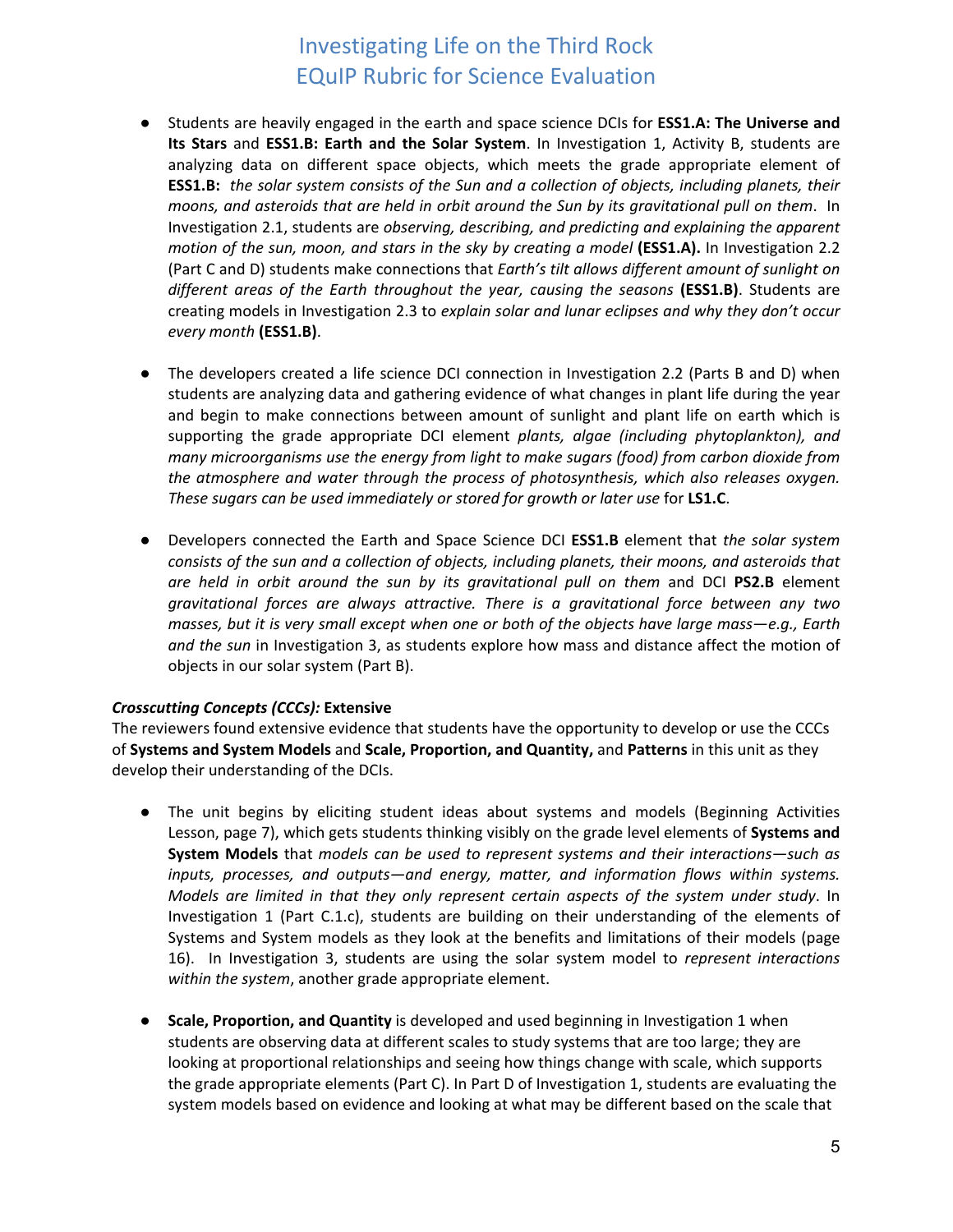was used. In Investigation 3, students must think through why they chose the "model option instead of a scale option" in their investigation, focusing on the grade band elements that the *observed function of a natural and designed system may change with scale* and *phenomena that can be observed at one scale may not be observable at another scale* (page 20).

● In Investigation 2, students are also developing the CCC of **Patterns** as they analyze data to *identify patterns to explain the cause and effect relationship* of the earth-moon-sun system and moon phases, patterns of moon phases and patterns in moonrise and set times and *evaluating patterns for cause and effect relationships* among objects the solar system (Investigation 2.1 Part A, Investigation 2.2).

### Suggestions for Improvement

### **DCIs**

Other than in the assessment rubrics, the intended DCI alignments are not listed, and it may be helpful for the teacher to identify which DCI is in each lesson.

**I.C. Integrating the Three Dimensions:** Student sense-making of phenomena and/or designing of solutions requires student performances that integrate elements of the SEPs, CCCs, and DCIs.

### **Rating for Criterion I.C. Integrating the Three Dimensions: Adequate**

The reviewers found adequate evidence that student performances integrate elements of the three dimensions in service of figuring out lesson level phenomena. The three dimensions are intentionally used together in the student sensemaking process of figuring out why we can have life on earth, how celestial objects affect our Earth, and what causes the motions of objects in our solar system throughout the unit.

The unit is focused on students developing and using models (SEP) of the Earth, Moon, and Sun System, and using scale (CCC) to represent their understanding of the solar system and the patterns and motions among the objects in the system (DCI).

- In Investigation 1 Part B.3, students explore and explain the questions, "What do we mean by "model" in science? How could scientists use models to help understand systems? and How would scientists use models to help understand the solar system?" The SEP, **Developing and Using Models**, the CCC of **System and System Models**, and the DCIs of **The Universe and Its Stars** and **Earth and the Solar System** are all used together to answer these questions.
- In Investigation 2.1, Part B.3, students **analyze data** (SEP) of the moonrise/set and the sunrise/set (DCI), to **identify patterns** (CCC), and *consider possible causes and effects* (CCC element) to explain their moon observation calendar.
- Investigation 2.1 Part C, students **develop a model** (SEP), consider the **components and interactions of the system** (CCC), and use it to explain the phenomenon of the **moon appearing to change shape** (DCI).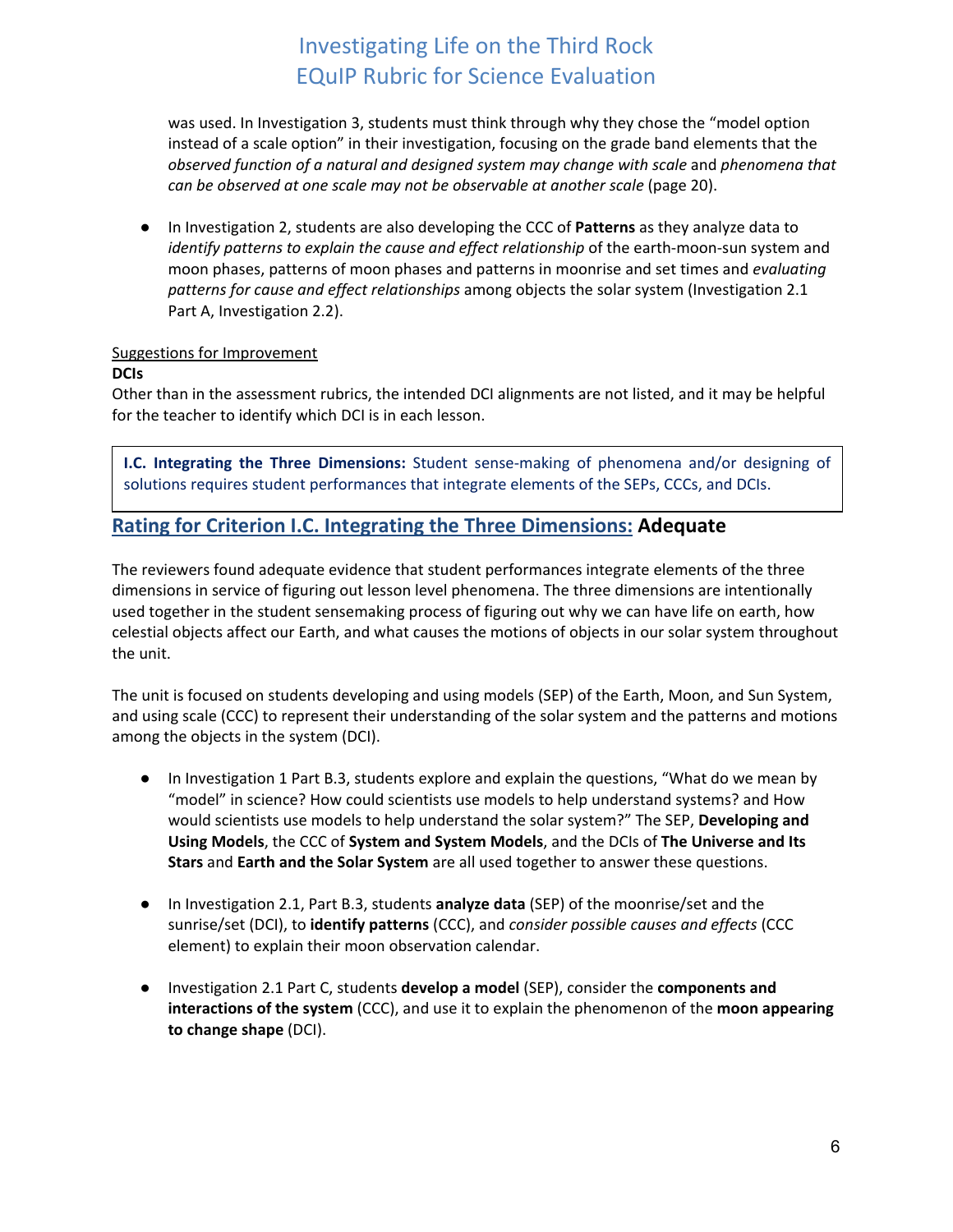#### Suggestions for Improvement

The modeling task in Investigation 3 addresses the SEP but does not highlight the CCC as strongly for students as it could. Though the three-dimensional nature of this task is evident in the rubric, no other three-dimensional prompts are provided for the teacher or student. This could easily be marked as extensive if three-dimensional student and teacher prompts were present in this final demonstration of learning about the unit.

Overall, the reviewer team was deeply impressed with how intentional the three-dimensional learning for students was highlighted.

**I.D. Unit Coherence:** Lessons fit together to target a set of performance expectations.

- i. Each lesson builds on prior lessons by addressing questions raised in those lessons, cultivating new questions that build on what students figured out, or cultivating new questions from related phenomena, problems, and prior student experiences.
- ii. The lessons help students develop toward proficiency in a targeted set of performance expectations.

### **Rating for Criterion I.D. Unit Coherence:** Adequate

The reviewers found adequate evidence that lessons fit together coherently to target a set of performance expectations because each lessons' learning builds upon prior lessons and connects with student questions.

- Lesson-level phenomena create a topical storyline that builds toward having an explanation for the overarching question, "How do the Solar System and its objects affect life on Earth?"
- Investigation 2.3 Part A.1, students watch two videos, one of a solar eclipse and one of a lunar eclipse. Students are asked what they noticed and wondered about the two videos. Students are prompted to see what questions they still have. Any new questions can go on the class question board.
- In Investigation 3 "After students complete their revised model, as a class, look at the questions students generated during the opening activity. Have students discuss which questions have been answered already, what evidence the class has gathered to answer the question and note that somehow (move them to new board, place an "x" on them, etc.). If there are still questions that have yet to be answered, you can have students to a small extension activity to find the answers" (page 11).
- At the end of the teacher section in the investigations, instructions say to have students look at the questions generated, discuss what has been answered and the evidence to support those, point out what's still left and move that as the focus (Investigation 2, page 6).
- Investigation 3 starts with "Where did we come from in this unit? Students have just finished learning how the motions of the Earth-Moon-Sun system can explain moon phases, seasons, and eclipses. Students have also just revised their model that explains how the solar system and its objects affects life on Earth for the second time." Then, Investigation 3 gives "Where are we going in this Investigation?" This investigation students will create a model identifying how the components of the Earth-Moon-Sun system (including gravity) interact to explain the system's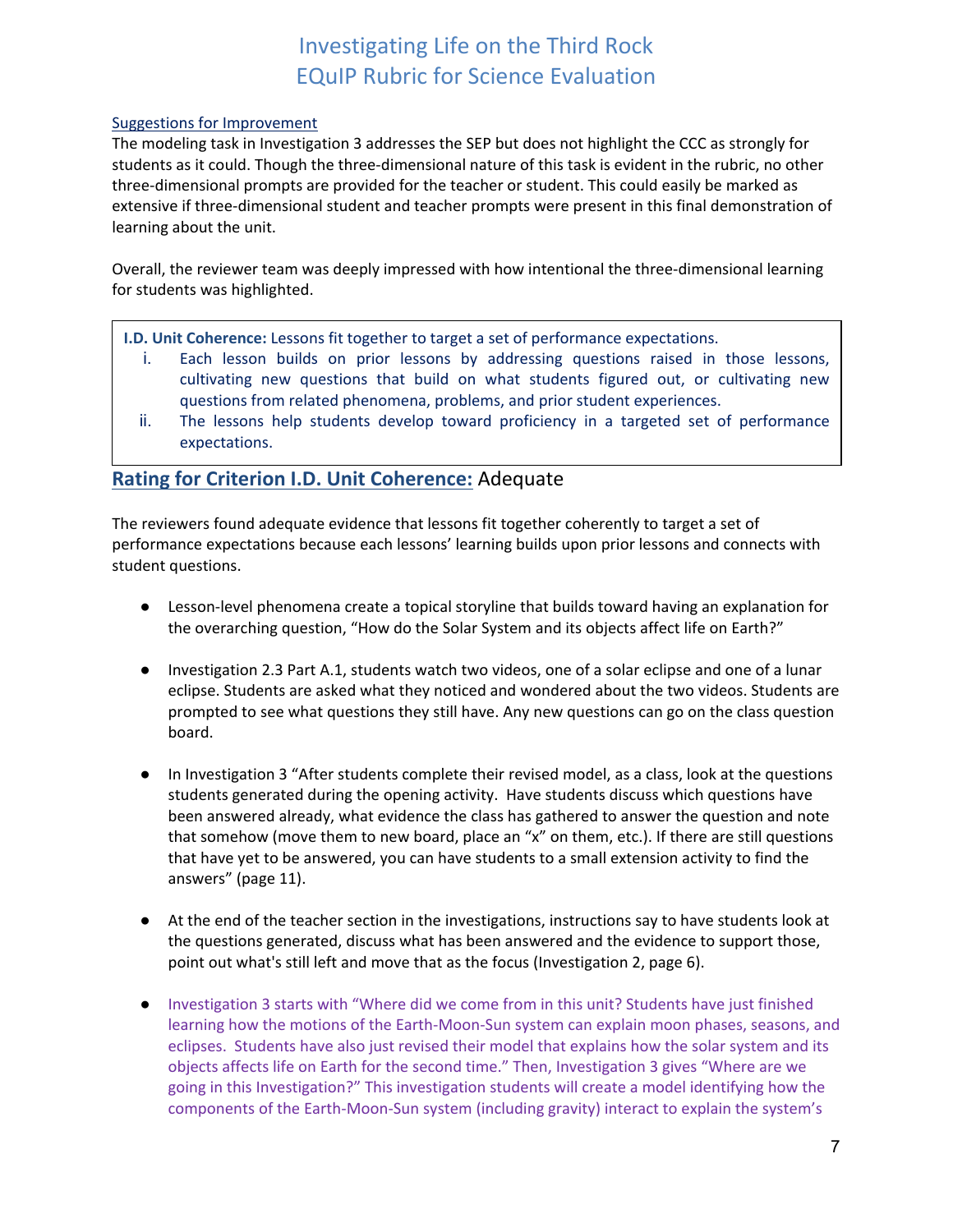consistent motion and construct an argument to support their explanatory model." There is no mention of the students' previous questions from Investigation 2 being used to drive Investigation 3.

#### Suggestions for Improvement

Though each lessons' learning builds upon prior lessons, the references to student questions only happen when moving to new investigations. In this sequence of instruction, it can appear that student questions are not the motivating factor to move from one lesson to the next, rather, the teacher is generating and providing the next area of inquiry without specific mentions in each lesson. Reviewers recognize that prompts to refer to student questions are mentioned in teacher materials, but a novice teacher would need more guidance and support with instructional techniques and specific examples for how to use student questions to drive the learning. Reviewers agree that the unit would be strengthened if connections to student questions were explicitly made in each lesson, and more importantly, across investigations, rather than just in the overviews.

Additionally, if there were an anchoring unit phenomenon, or suggestion about how to link the learning between Investigations, it would help teachers understand the significance of the lesson sequence. It is unclear how learning is linked other than topically, when the lessons transitioned from the Goldilocks conditions on Earth, to the moon in Investigation 1 and 2. Consider deepening guidance for teachers about how to support students to make sense of the many phenomena across the unit including more teacher materials other than the already included Unit Coherence Document.

Consider reviewing the pre-lesson question board activity and provide and/or utilize questions from that first lesson that students generated to move the learning forward with each step along the way to make sense of a phenomena.

### Resources that may help include:

Qualities of a Good Anchor Phenomenon for a Coherent Sequence of Science Lessons: <http://stemteachingtools.org/brief/28>

**I.E. Multiple Science Domains**: When appropriate, links are made across the science domains of life science, physical science and Earth and space science.

- i. Disciplinary core ideas from different disciplines are used together to explain phenomena.
- ii. The usefulness of crosscutting concepts to make sense of phenomena or design solutions to problems across science domains is highlighted.

### **Rating for Criterion I.E. Multiple Science Domains:** Extensive

The reviewers found extensive evidence that links are made across the science domains when appropriate as the unit has intentionally been developed with focus on the Earth and space science (ESS), with connections to life science (LS) and physical science (PS). Reviewers remarked that this is a novel and unique bundling of ESS PEs to include LS. These PEs are used in harmony to motivate student sensemaking when students connect ESS to LS and when students to make connections and observations between the seasons with MS-LS1-6 and MS-ESS1-1.

● Throughout the unit, students use crosscutting concepts and develop their understanding in how, **Systems and System Models** applies to understanding the physics of gravitational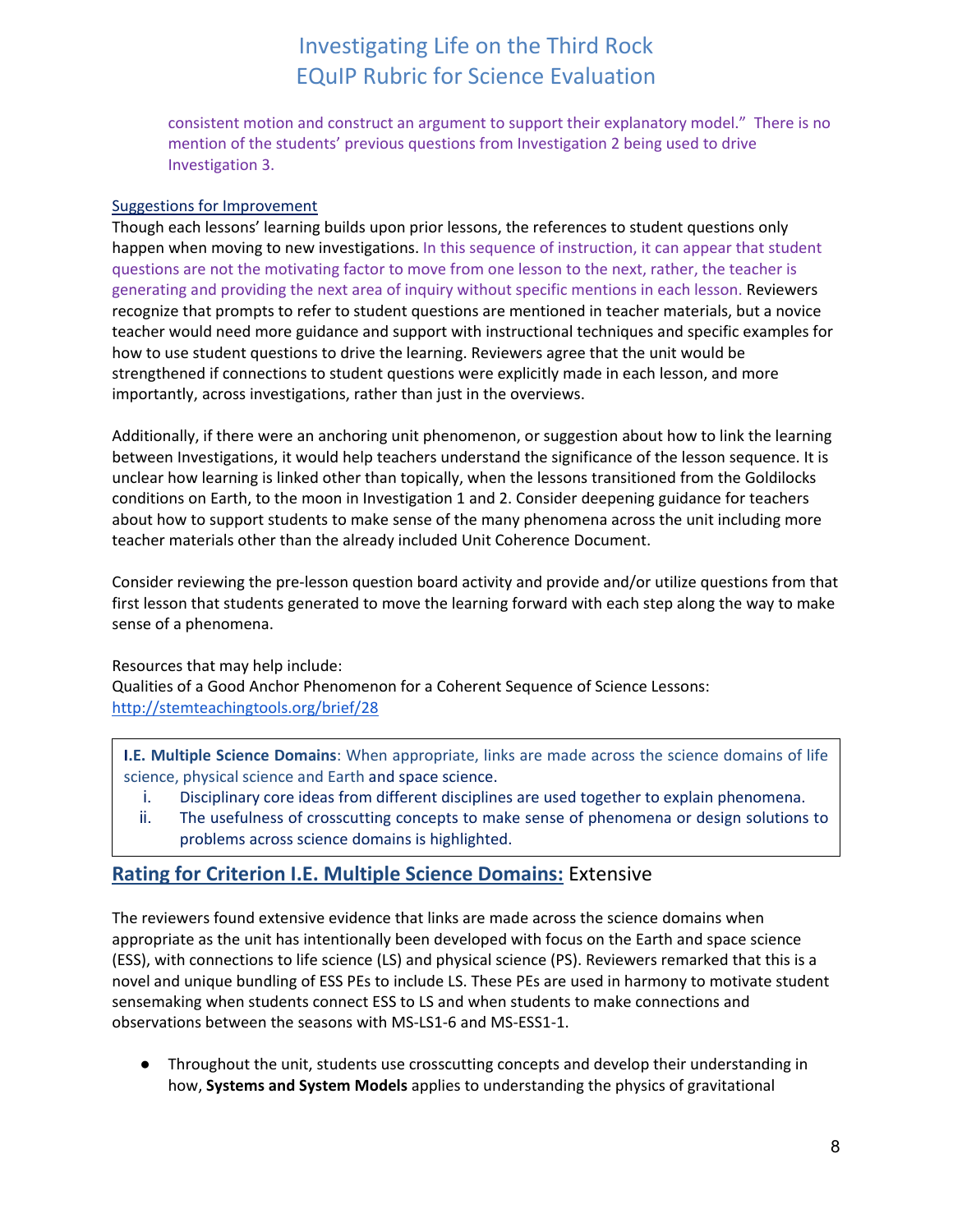attraction as well as the Earth science concepts of the seasons and phases of the moon and how these affect life on Earth.

- Investigation 2.2 (What's Up with the Seasons) Part E students are asked to draw a model with components and interacts that shows sunlight input, photosynthesis process, and plant growth output: CCC element: Models can be used to represent systems and their interactions—such as inputs, processes and outputs—and energy and matter flows within systems.
- Investigation 3, students are using the solar system model to represent interactions within the system, another grade appropriate element.

#### Suggestions for Improvement

N/A

**I.F. Math and ELA:** Provides grade-appropriate connection(s) to the Common Core State Standards in Mathematics and/or English Language Arts & Literacy in History/Social Studies, Science and Technical Subjects.

### **Rating for Criterion I.F. Math and ELA:** Adequate

The reviewers found adequate evidence that the materials provide grade-appropriate connections to Common Core State Standards (CCSS) in Mathematics, English Language Arts (ELA), and Literacy in History/Social Studies, Science and Technical Subjects because connections are listed in each lesson. Grade-appropriate Common Core ELA standards are called out in every lesson, and appropriate math connections are made in several with teacher support to help students make these connections.

For example, in Investigation 2.3, students engage in CCSS Math 8.G.A.4 and RST.6-8.9 while looking at relative sizes of objects, creating their own eclipse viewer, and revising their own models of the Earth-Moon-Sun system.

### Suggestions for Improvement

It would be powerful to identify where and how the CCSS connections are being hit in every lesson. This would support teachers not familiar with CCSS understand the direct connections between all the standards and specific points in the lessons.

## **Overall Category I Score (0, 1, 2, 3): 2**

#### **Unit Scoring Guide – Category I**

**Criteria A-F**

- **3:** At least adequate evidence for all of the unit criteria in the category; extensive evidence for criteria A–C
- **2:** At least some evidence for all unit criteria in Category I (A–F); adequate evidence for criteria A–C
- **1:** Adequate evidence for some criteria in Category I, but inadequate/no evidence for at least one criterion A–C

<span id="page-8-0"></span>**0:** Inadequate (or no) evidence to meet any criteria in Category I (A–F)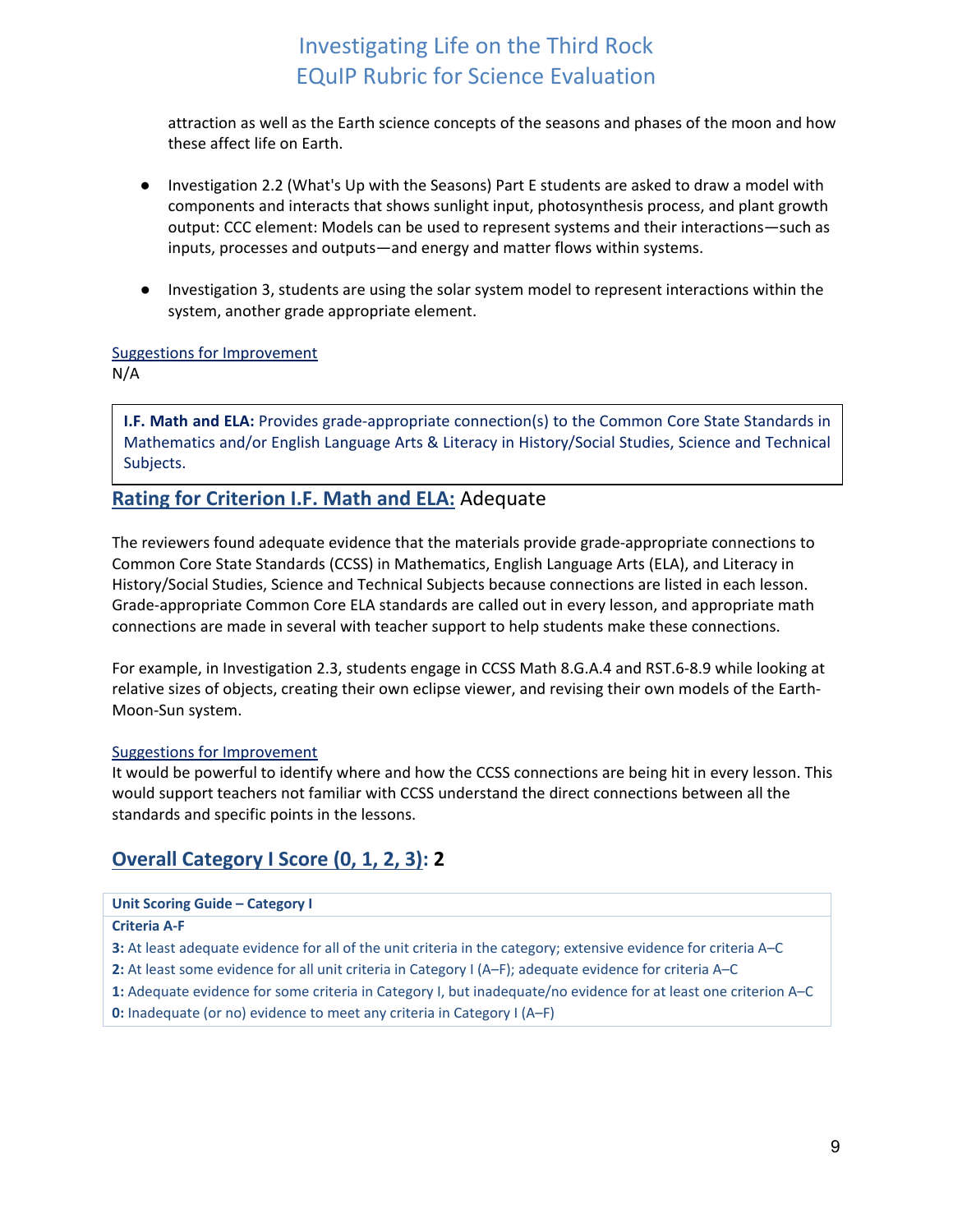## **Category II. NGSS Instructional Supports**

Score: 2

**II.A. Relevance and Authenticity:** Engages students in authentic and meaningful scenarios that reflect the practice of science and engineering as experienced in the real world.

- i. Students experience phenomena or design problems as directly as possible (firsthand or through media representations).
- ii. Includes suggestions for how to connect instruction to the students' home, neighborhood, community and/or culture as appropriate.
- iii. Provides opportunities for students to connect their explanation of a phenomenon and/or their design solution to a problem to questions from their own experience.

### **Rating for Criterion II.A. Relevance and Authority:** Extensive

The reviewers found extensive evidence that the materials engage students in authentic and meaningful scenarios that reflect the real world. Reviewers recognize that connecting students home and community is challenging given the astronomy content; yet in both in the unit Pre-Lessons and Investigation 2 students engage with videos and home connections to the Earth-Sun-Moon system as directly as possible to generate compelling lines of student inquiry that come from their experience, community, and/or culture.

- Beginning Activities Lesson: students watch videos and have a shared experience. In Investigation 2.0 Appendix A: The Earth-Sun-Moon system has shaped life on Earth in all cultures, including yours! "Many groups of people have lived and worked, using their understanding of astronomy and their beliefs and explanations about what was observed in the skies. Before widespread use of tools, such as calendars and odometers, the skies were used to keep time, navigate, and guide decisions. Directions: Record what you and your family think about or do during different moon phases, seasons, and eclipses. Do you have any traditions or rituals? Then, research how two different ancient civilizations and/ or cultures view the same ideas Did or do they have any rituals or traditions?"
- In Investigation 2.2, "students will then look at 4 cities around the world and describe how the time of the year affects the amount and intensity of received sunlight. This would be an appropriate place, if time is an issue, to jigsaw the data collection and have students each collect one city's information and share with their small groups" to make connections to their own lives.

#### Suggestions for Improvement

Potentially adding guidance to [Appendix A: Ancient Civilizations & Cultures & The Moon: Teacher Notes](https://docs.google.com/document/d/15PKWg46JuUERpBmVPA00UdqHCWswTAu2VzlCJj6NHWQ/edit#heading=h.14h11xepd3lk) for how to connect students' questions, prior experiences and diverse backgrounds to the phenomena so that their funds of knowledge are used to drive the lesson and the sense-making or providing STEM [Teaching Tool #31](http://stemteachingtools.org/assets/landscapes/STEM-Teaching-Tool-31-Building-on-Student-Interest.pdf) as a resource for teachers unfamiliar with building of student and community interests and expertise.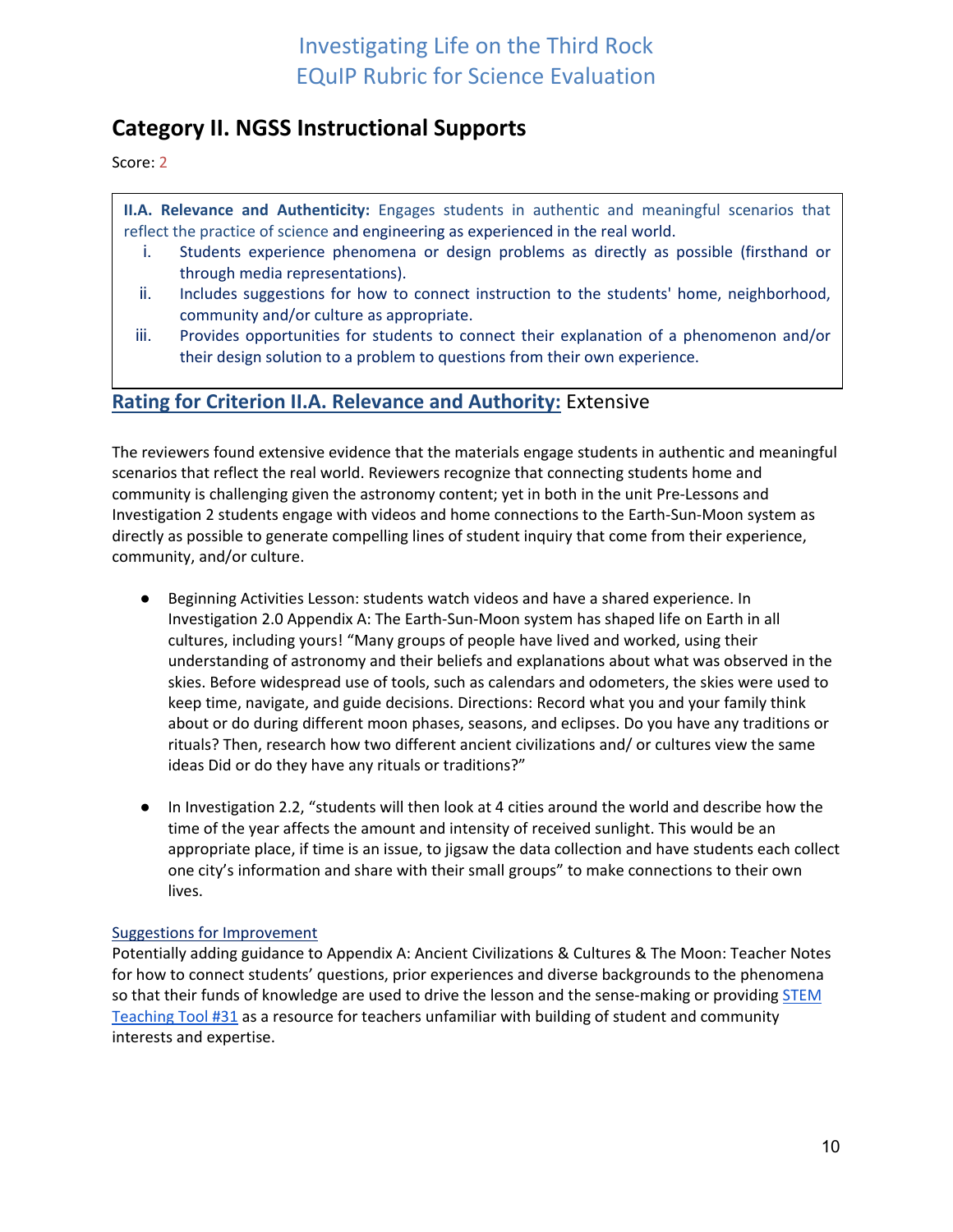**II.B. Student Ideas:** Provides opportunities for students to express, clarify, justify, interpret, and represent their ideas and respond to peer and teacher feedback orally and/or in written form as appropriate.

### **Rating for Criterion II.B. Student Ideas:** Adequate

The reviewers found adequate evidence that the materials provide students with opportunities to both share their ideas and thinking and respond to feedback on their ideas. Students have multiple and varied opportunities to reflect on their thinking, models and writing. Students then go public with their ideas, solicit feedback and make revisions to their initial models and writings. Most feedback is gathered from peers.

- Investigation 1: "Students should then compare their arguments with other students out loud, or with a partner. They should also compare the evidence they used to their peer's choice of evidence and discuss how they emphasized similar or different evidence. This should be structured student-talk time. Below is a resource that has some structured student-talk prompts for students that would be appropriate for this activity. STEM Teaching Tools: Practice Brief 48: How can teachers guide classroom conversations to support students' science learning? Talk Resource Cards" (Part D).
- Investigation 2: Part B.1: Does the moon also rise and set? Is it a similar system as the sun rising and setting? What I think, What my partner thinks, what the class thinks.
- Investigation 2.1 when teacher initials the student plan to make the model is the only documented teacher feedback area. Throughout the rest of the unit it is not evident that the teacher is monitoring for student growth and understanding using the formative assessment opportunities (page 8).

### Suggestions for Improvement

It would be helpful to make more explicit where teacher feedback is given to students as most of the unit is focused on peer discussion and reviewing. It is clear where students are writing and revising that writing, but it is not indicated where teachers may be providing concrete feedback in the learning cycle.

**II.C. Building Progressions:** Identifies and builds on students' prior learning in all three dimensions, including providing the following support to teachers:

- i. Explicitly identifying prior student learning expected for all three dimensions
- ii. Clearly explaining how the prior learning will be built upon.

### **Rating for Criterion II.C. Building Progressions:** Adequate

The reviewers found adequate evidence that the materials identify and build on students' prior learning in all three dimensions because each of the lessons lists the PEs that students should have experienced during prior grades in the "How does this lesson build upon prior Performance Expectations" section, but do not explicitly identify what student learning is expected for all three dimensions.

- Investigation 2.2 includes the PEs and a brief explanation: "Students will be looking at seasons in terms of a plant's life cycle." This lesson brings in ideas of sunlight intensity and duration in different parts of the world and how that affects plant life."
- In Investigation 2.3, the lesson builds student understanding of relative size and scale of different objects in the solar system, especially the Earth, moon, and sun.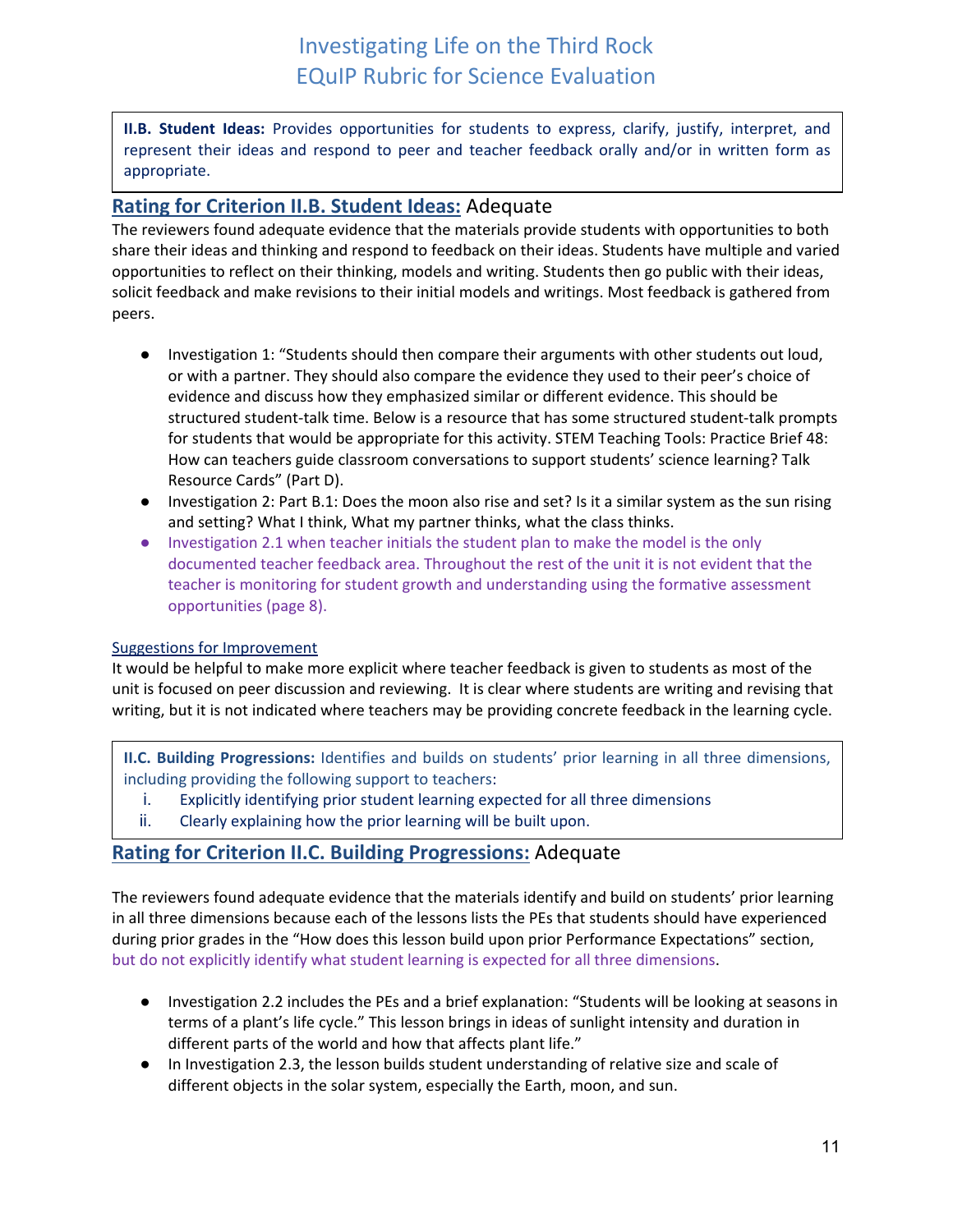#### Suggestions for Improvement

Consider identifying more explicitly what from each dimension is expected as a prerequisite, based on the lesson level SEPs and CCCs, not just the list of prior PEs (which only mention specific SEP-DCI-CCC combos). With middle school students who haven't experienced NGSS instruction since Kindergarten, it is possible that teachers may need to teach elements of the SEPs, DCIs, or CCCs below the middle school grade band.

Reviewers recognize that though PEs include all three dimensions, it is not explicit what components of the SEPs, DCIs, and CCCs the students should have mastered and how their prior learning will be built upon. This portion of the lessons could easily be developed further with a few sentences so that materials make clear the expected level of proficiency students should have with all three dimensions for the core learning in the unit and provide suggestions for adaptation if students are above or below this level.

**II.D. Scientific Accuracy:** Uses scientifically accurate and grade-appropriate scientific information, phenomena, and representations to support students' three-dimensional learning.

### **Rating for Criterion II.D. Scientific Accuracy:** Adequate

The reviewers found adequate evidence that the materials use scientifically accurate and grade appropriate scientific information because the materials offer quality information about the Earth-Moon-Sun system, eclipses, seasons, and the solar system. This unit uses scientifically accurate and grade-appropriate scientific information, phenomena, and representations to support students' threedimensional learning.

- Investigation 3 offers students videos from the History Channel and a Gravity and Orbits simulation.
- Investigation 2 lists a variety of resource links for students to research from at a grade appropriate level.

#### Suggestions for Improvement

Developers should consider adding possible student misconceptions for each lesson as well as strong support for teachers to clarify potential alternate conceptions that they (or their students) may have with each investigation.

**II.E. Differentiated Instruction:** Provides guidance for teachers to support differentiated instruction by including:

- i. Appropriate reading, writing, listening, and/or speaking alternatives (e.g., translations, picture support, graphic organizers, etc.) for students who are English language learners, have special needs, or read well below the grade level.
- ii. Extra support (e.g., phenomena, representations, tasks) for students who are struggling to meet the targeted expectations.
- iii. Extensions for students with high interest or who have already met the performance expectations to develop deeper understanding of the practices, disciplinary core ideas, and crosscutting concepts.

**Rating for Criterion II.E. Differentiated Instruction:** Inadequate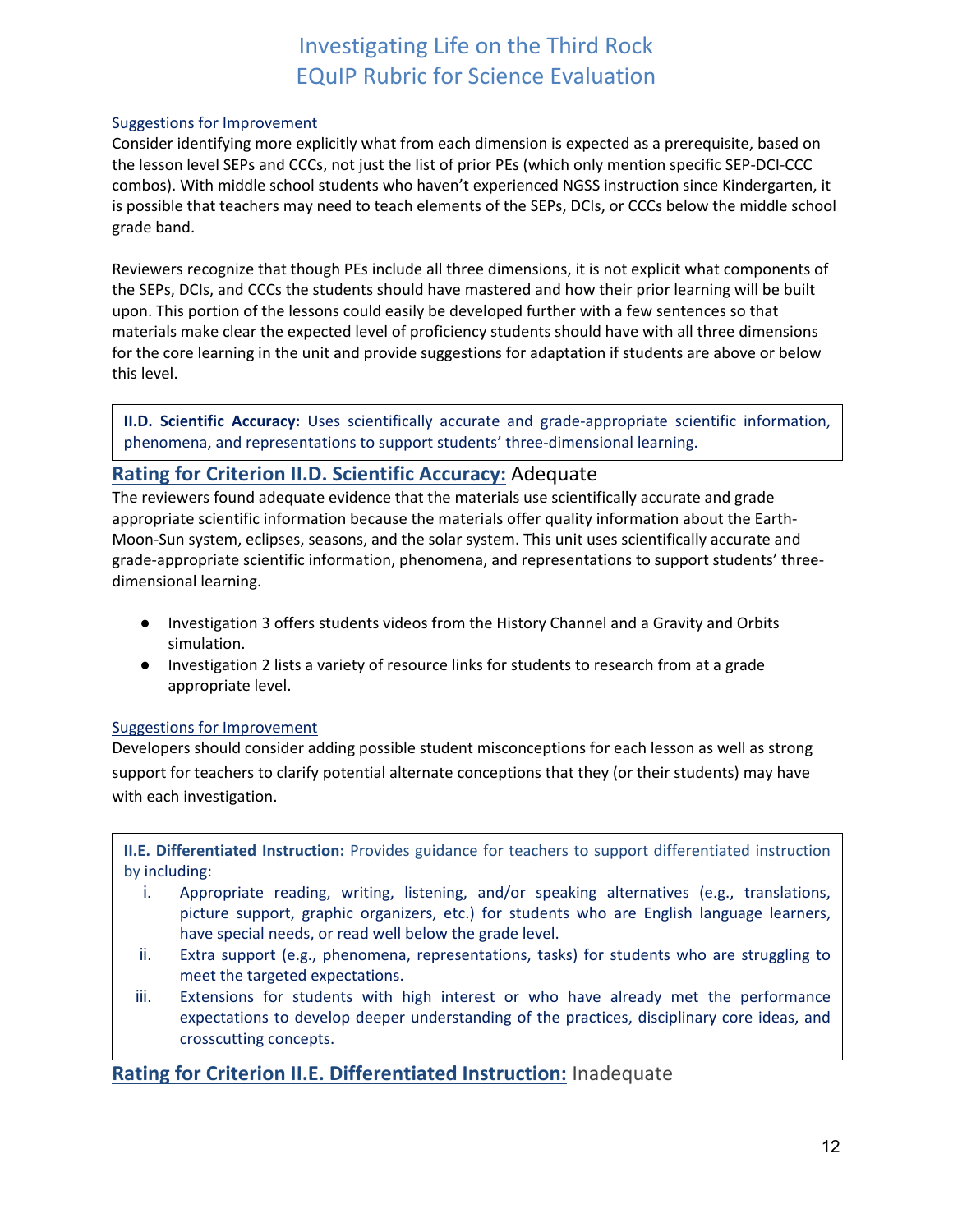The reviewers found inadequate evidence that the materials provide guidance for teachers to support differentiated instruction because, although there are strategies for ELs in the front matter of each lesson, the reviewers did not find any evidence of extra support for students with special needs, students who might be below grade-level, or students struggling academically.

- Each investigation is accompanied by "How Can I Support English Learners?" and "The following chart identifies strategies for Developing and Using Models you can use with students who score at different English proficiency levels on the WIDA ACCESS 2.0 assessment." This chart suggesting guidance is a good starting point for a general classroom.
- In Investigation 2.2 Part B.3, students really look at and analyze the data found from the Sea-WiFS sensor. Developers suggested support includes: "Students should be able to identify many patterns while analyzing all of the data on the website. You can have students share their findings with their small group or have small groups compile their information on whiteboards and do a gallery walk around the room."
- Reviewers recognize the evidence of extension activities for students who have already met the performance expectation found in the unit.
	- At the end of Investigation 3, "If there are still questions that have yet to be answered, you can have students do a small extension activity to find the answers."
	- Students who have extensively met MS-ESS1-2 and MS-PS2-4 could further investigate the relationship between gravitational force and the masses of the interacting objects. Students could collect further data in a simulation such as "Gravity Force" from PhET [\(https://phet.colorado.edu/en/simulation/gravity-force-lab\)](https://phet.colorado.edu/en/simulation/gravity-force-lab) and present more data that supports gravitational interactions are attractive and depend on masses on Earth, not just in space.

### Suggestions for Improvement

In addition to providing lists of alternate texts and videos, developers could consider how to include differentiation to meet the needs of specific groups such students reading far below grade level, students who are struggling academically, and students who have already met the performance expectation. Strategies such as alternate phenomena, multiple modalities, multiple examples, visual supports, vocabulary scaffolds, and specific sentence stems are some examples of what could be included. When adding these resources considering explaining in the teacher materials how to identify student understanding at that point in the lesson and how the suggested supports will help students demonstrate progress towards understanding the PE's.

Guidance for teachers in the included materials is general and related to ELs with brief extensions mentioned. It would be helpful to include more fleshed out specifics about what the teacher should do in each case.

Consider providing alternatives for articles for multiple reading levels, modified prompts, and differentiated graphic organizers. It would be helpful if the formative assessments were also written explicitly at the place they are being used. Sample student responses and how to support students who are not meeting expectations would help support all teachers with each lesson. A simple addition to support differentiated learning would be including a suggestion for using a text to speech reader as an alternative for additional/supplemental text supports.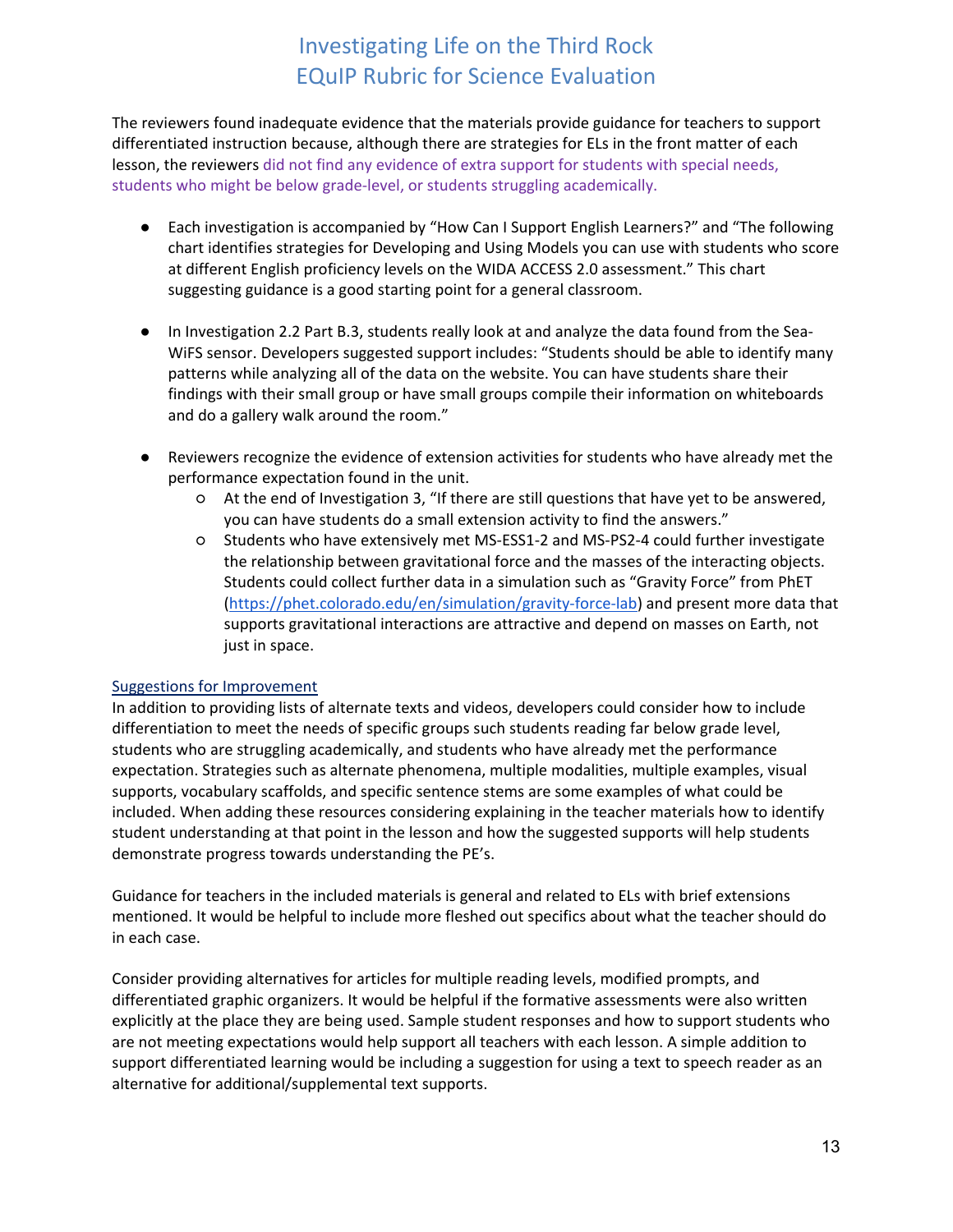Here are some more suggestions on how to scaffold student talk in the classroom: <http://www.ascd.org/publications/books/108035/chapters/procedures-for-classroom-talk.aspx>

**II.F. Teacher Support for Unit Coherence:** Supports teachers in facilitating coherent student learning experiences over time by:

- i. Providing strategies for linking student engagement across lessons (e.g. cultivating new student questions at the end of a lesson in a way that leads to future lessons, helping students connect related problems and phenomena across lessons, etc.).
- ii. Providing strategies for ensuring student sense-making and/or problem-solving is linked to learning in all three dimensions.

### **Rating for Criterion II.F. Teacher Support for Unit Coherence:** Adequate

The reviewers found adequate evidence that the materials support teachers in facilitating coherent student learning experiences over time because each investigation is bookended by a "Where did we come from" and "Where are we going" section, but there is not specific guidance for strategies given within investigations or lessons.

- Authors provide a unit outline, overview and document list to support unit coherence. These supporting documents guide teacher understanding of where a unit is going, but do not include specific strategies for linking student engagement across the lessons.
- Investigation 2.2. as students come up with the questions about photosynthesis and plant life throughout the year, teachers should guide students towards looking at the relationship between sunlight and plant life on Earth." It is unclear how the teacher should guide the conversations? What are some questions they could ask to prompt student discussion? What types of answers should they be looking for?

#### Suggestions for Improvement

Developers could include more specific and direct teacher guidance in the lessons rather than just in the overviews. Consider adding a section about coherence in transition between lessons to refer back to the student questions generated in the pre-lesson with explicit directions that include ways to guide discussion, using student questions. Also consider adding specific "look-fors" with student questions and prompts to help make teachers successful.

**II.G. Scaffolded differentiation over time:** Provides supports to help students engage in the practices as needed and gradually adjusts supports over time so that students are increasingly responsible for making sense of phenomena and/or designing solutions to problems.

### **Rating for Criterion II.G. Scaffolded Differentiation Over Time:** Inadequate

The reviewers found inadequate evidence that the materials support teachers in helping students engage in the practices as needed and gradually adjusts supports over time. The reviewers could not find specific evidence of different levels of support between early lessons and later lessons of a change in how the SEPs are being used from the beginning to the end of the unit in student materials.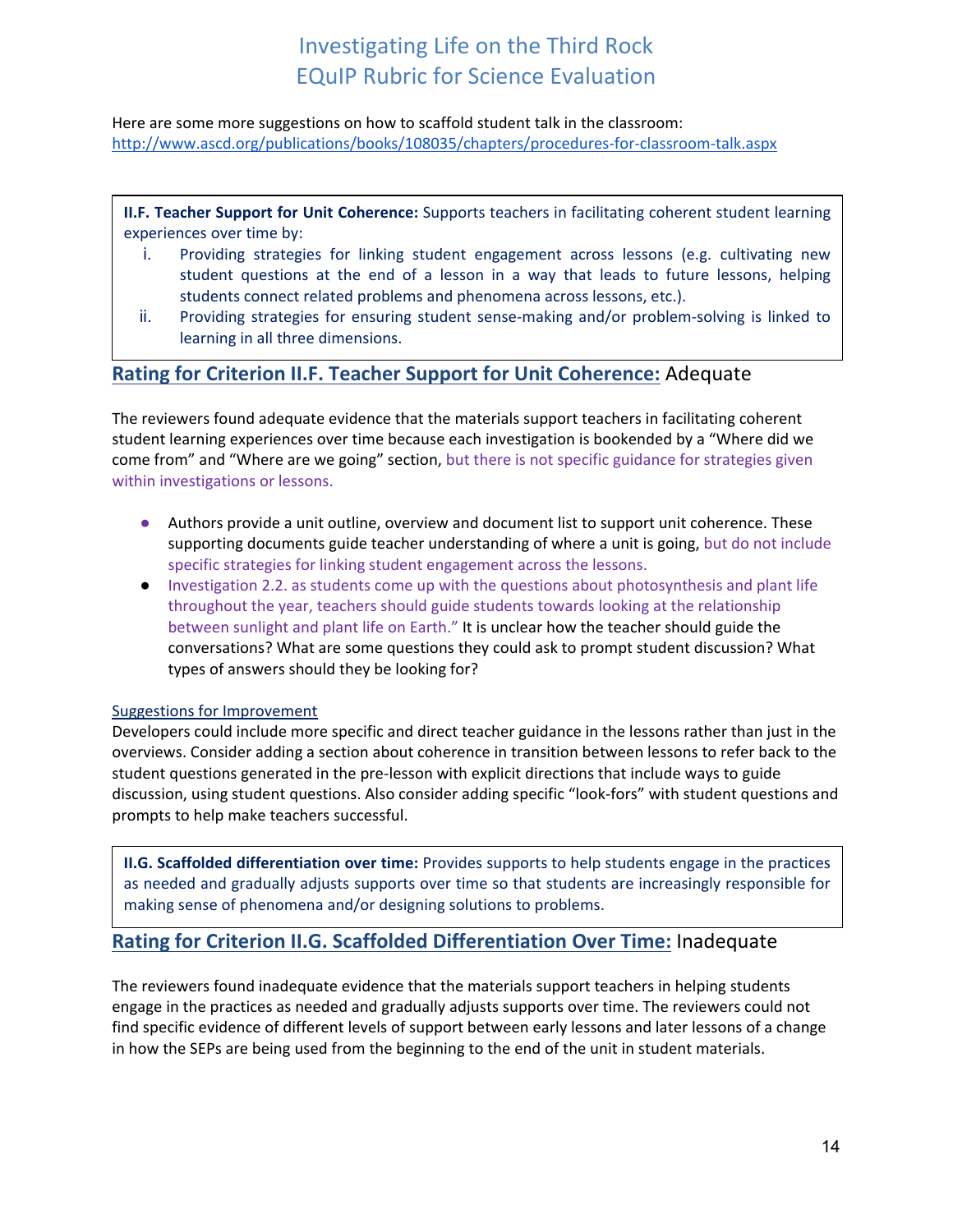Teacher materials advise providing students with less scaffolding, but the student sentence frames and materials do not reflect any changes in support and there was no evidence of specifics in teacher materials about how to gradually use less scaffolding.

- In Beginning Activities Lesson, Part B "teachers may choose to scaffold this activity with students, depending on their students' familiarity with creating models. Suggestions for scaffolds could include:
	- o Asking verbal guiding questions while students construct the model
	- $\circ$  "What did we see in the videos that definitely needs to be in our model?" "How would we show that?"
	- $\circ$  Creating a class word or word phrase bank with students (students identify terms)
	- o Starting the model with the whole group"
- In Investigation 2 Overview "Teachers can continue to scaffold this modeling activity with their students as they did for the first revised model, but use less supports this time as to put more of the responsibility on the student to make and revise their model" (page 6).

#### Suggestions for Improvement

Sentence frames are heavy throughout the student materials in investigations and it may be helpful to gradually remove this support as you move through the investigations with accompanying instructional guidance for teachers about how to differentiate and best use the scaffolds to support student development of the SEPs. Consider making multiple student templates with different levels of supports built in so teachers or students can engage at multiple levels of support, for sense-making. A resource to use to look at the development of practices is *[Appendix D](http://www.nextgenscience.org/appendix-d-case-studies)*.

## **Overall Category II Score (0, 1, 2, 3): 2**

#### **Unit Scoring Guide – Category II**

**Criteria A-G:**

- **3:** At least adequate evidence for all criteria in the category; extensive evidence for at least two criteria
- **2:** Some evidence for all criteria in the category and adequate evidence for at least five criteria, including A
- **1:** Adequate evidence for at least three criteria in the category
- **0:** Adequate evidence for no more than two criteria in the category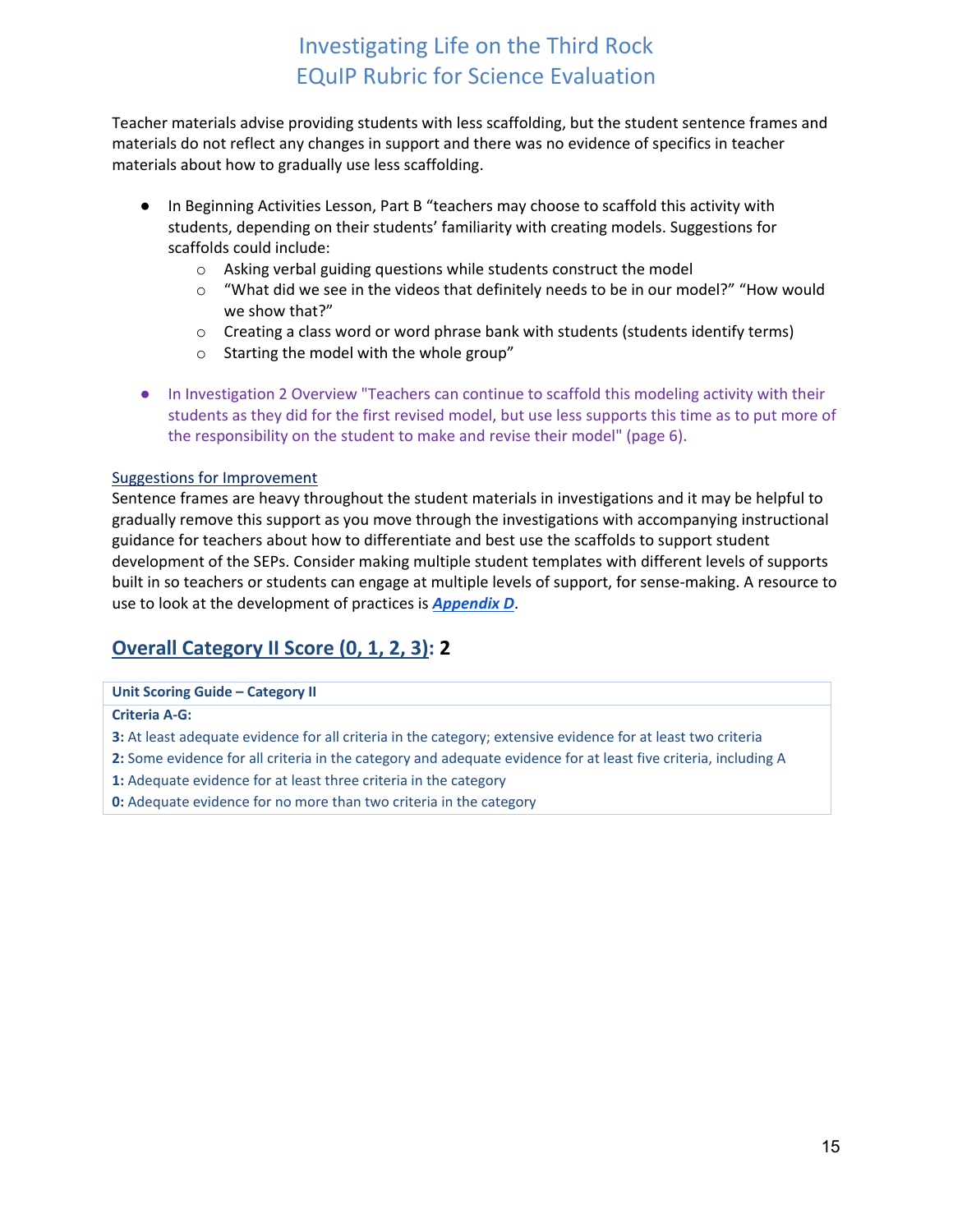## <span id="page-15-0"></span>**Category III. Monitoring NGSS Student Progress**

Score: 2

**III.A. Monitoring 3D student performances:** Elicits direct, observable evidence of three-dimensional learning; students are using practices with core ideas and crosscutting concepts to make sense of phenomena and/or to design solutions.

### **Rating for Criterion III.A. Monitoring 3D Student Performances: Extensive**

The reviewers found adequate evidence that the materials elicit direct, observable evidence of students using practices with core ideas and crosscutting concepts to make sense of phenomena because the tasks elicit a range of responses with all three dimensions to make student thinking visible.

- In Investigation 1 Part D, students engage at the element level (in service of explaining that Earth is in the habitable zone for life in the MEL):
	- SEPs:
		- *Develop and/or use a model to predict and/or describe phenomena* ■ Compare and critique two arguments on the same topic and analyze whether
	- *they emphasize similar or different evidence and/or interpretations of facts* ○ CCC: *Time, space, and energy phenomena can be observed at various scales using models to study systems that are too large or too small*
	- DCI: **ESS1.B: Earth and the Solar System -** *The solar system consists of the sun and a collection of objects, including planets, their moons, and asteroids that are held in orbit around the sun by its gravitational pull on them* (pages 21-31).
- Investigation 3 Part C engages students in the following elements (in service of explaining the motions of the Earth-Moon-Sun system are consistent):
	- SEPs:
		- *Develop and/or use a model to predict and/or describe phenomena.*
		- *Develop and/or revise a model to show the relationships among variables, including those that are not observable but predict observable phenomena.*
		- *Evaluate limitations of a model for a proposed object or tool.*
	- CCC: *Models are limited in that they only represent certain aspects of the system under study.*
	- DCIs:
		- **ESS1.B: Earth and the Solar System** *The solar system consists of the sun and a collection of objects, including planets, their moons, and asteroids that are held in orbit around the sun by its gravitational pull on them.*
		- **ESS1.A: The Universe and Its Stars** *Patterns of the apparent motion of the sun, the moon, and stars in the sky can be observed, described, predicted, and explained with models (pages 22-23).*

Suggestions for Improvement N/A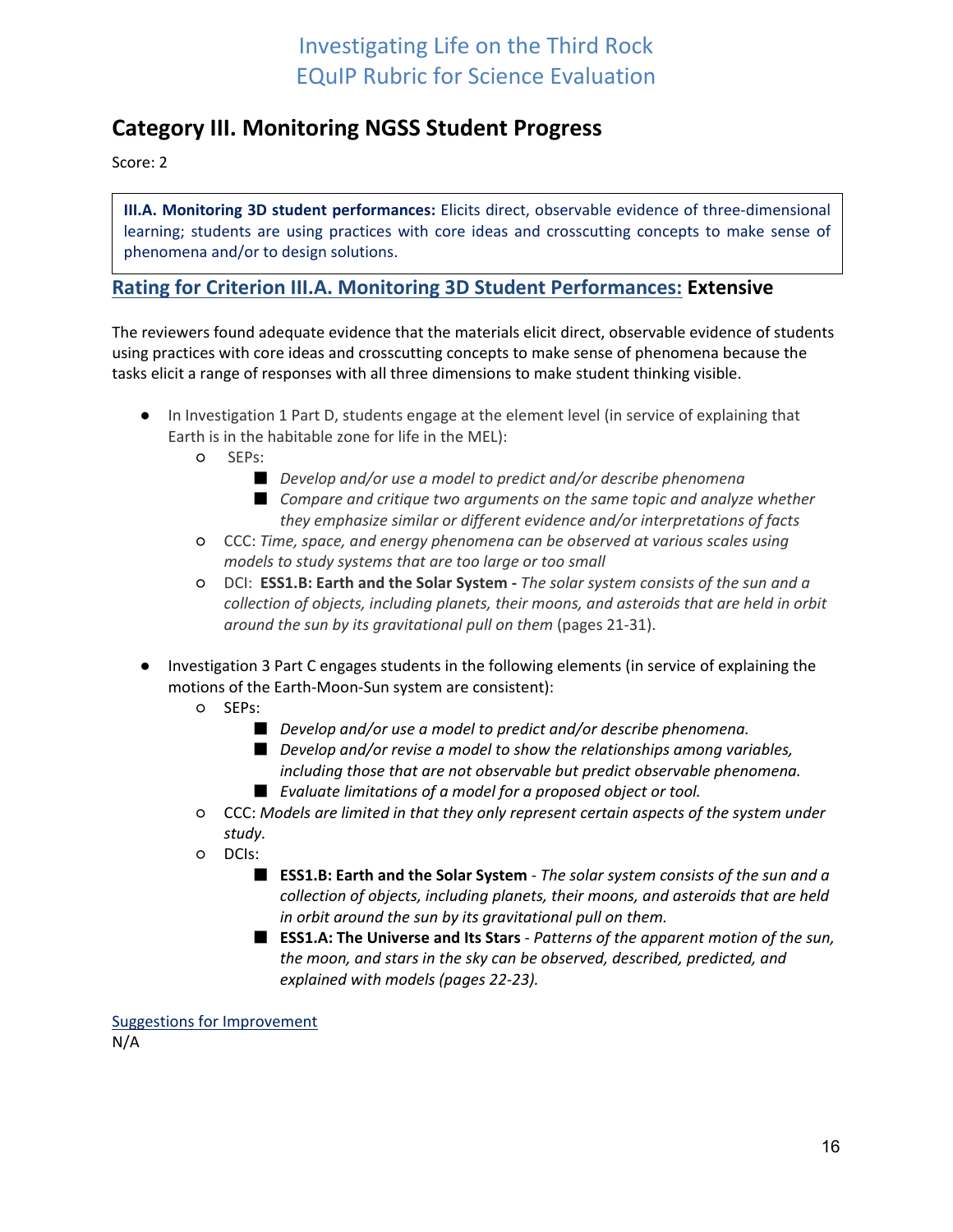**III.B. Formative:** Embeds formative assessment processes throughout that evaluate student learning to inform instruction.

### **Rating for Criterion III.B. Formative:** Adequate

The reviewers found adequate evidence that the materials embed formative assessment processes throughout that evaluate student learning.

Formative opportunities were explicitly called out in Assessment Opportunities. Suggested resources are linked to help facilitate conversation (ex: Talk Moves) so the teacher can better facilitate the questioning in the discussion, but there was no evidence of student sample responses or suggestions for shifting instruction based on student understandings in the formative assessments. Formative assessments ideally include some specific support for modifying instruction based on student responses, but sample student responses are not provided, and rubrics/teacher materials do not include supports for shifting instruction based on responses elicited from specific tasks.

Some examples of formative assessments identified in the materials include:

- Beginning Activities Lesson Part A: The opening question is a chance for students to show their prior knowledge about the solar system, what it is made up of, and how it moves.
- Beginning Activities Lesson Part B.1: identified by developer as formative assessment (initial model), students are asked to create an initial model to explain how the solar system and its objects affect life on Earth.
- In Investigation 2.3 Formative: Part B.3, students are finding patterns about how the relative size of the butterscotch candy compares to the neon circle in the front of the room.

#### Suggestions for Improvement

To improve the rating of this criterion, formative assessments should not only include discrete assessment opportunities alone, but also processes to inform and adjust instruction**.** While there is a tendency to think of formative assessments as pre-tests and post-tests, exit tickets, etc., these are not inherently formative nor are they, alone, sufficient to be considered examples of formative assessment as required by this criterion. To be formative, "what does this tell me and what do I do next" have to be addressed. Consider adding to teacher materials where formative assessment is indicated opportunities that include support for next steps.

Developers should consider more support for planning instruction based on formative assessment results. Teacher materials should include teacher instructions about how to inform instruction from these formative assessments. For example, if a student was unable to find a pattern in part B.3, what could a teacher do, reteach or try to help inform their instruction?

Some resources for formative assessment:

<http://stemteachingtools.org/brief/18> <https://www.ccsso.org/resource-library/revising-definition-formative-assessment> <https://www.ccsso.org/resource-library/formative-assessment-examples-practice>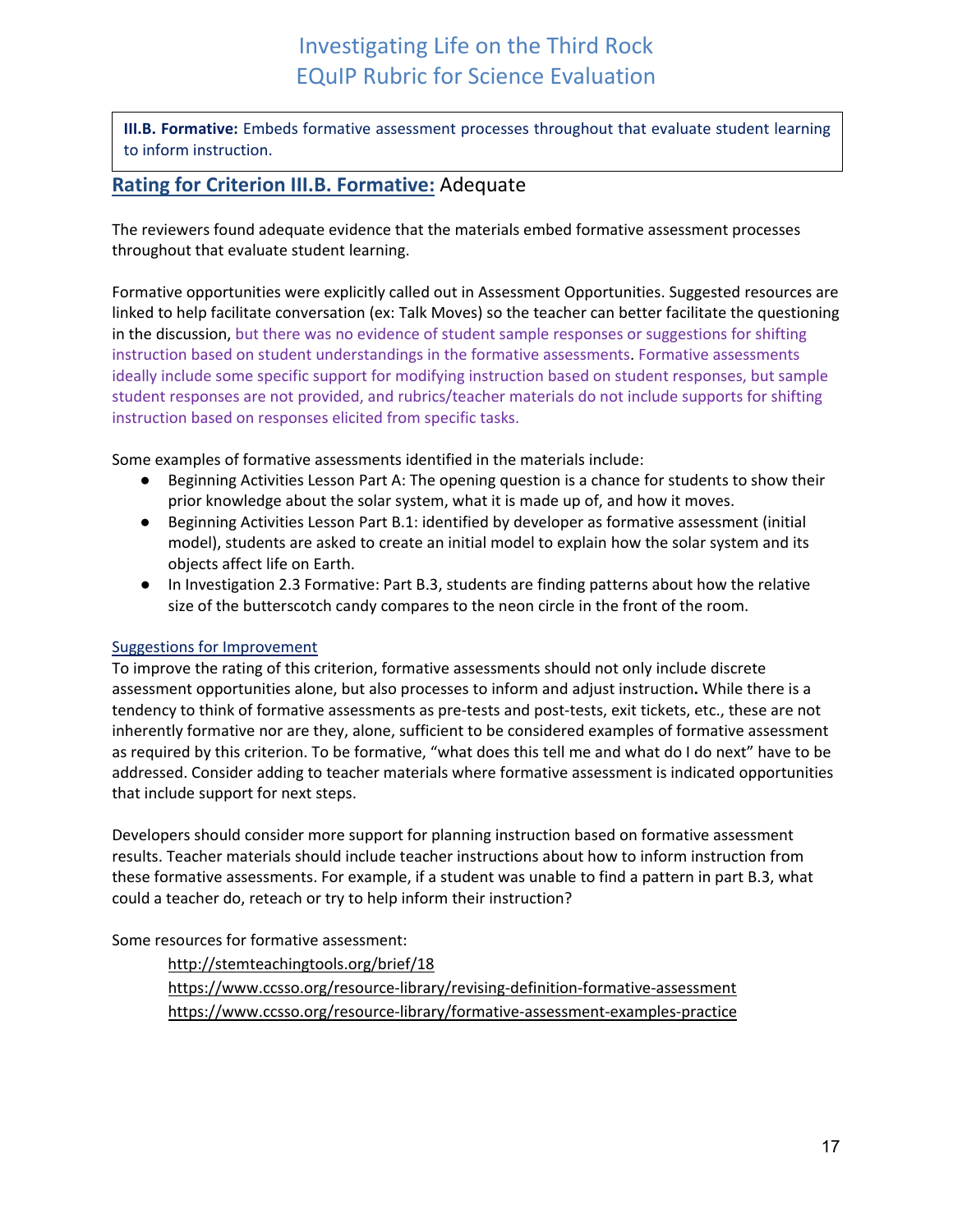**III.C. Scoring guidance:** Includes aligned rubrics and scoring guidelines that provide guidance for interpreting student performance along the three dimensions to support teachers in (a) planning instruction and (b) providing ongoing feedback to students.

### **Rating for Criterion III.C. Scoring Guidance:** Inadequate

The reviewers found inadequate evidence in the included rubrics and scoring guidelines to help the teacher interpret student performance for all three dimensions throughout the learning to support teachers in planning instruction or providing ongoing feedback to students. Exemplars student responses are not included, and all major assessment opportunities do not include scoring guidance for teacher or students.

The unit does include helpful three-dimensional rubrics with element level specificity to describe what Mastery, Near Mastery and Approaching responses would include. These rubrics have clear descriptors in each section scoring completed work. These rubrics serve as a useful tool for evaluating progress of student sensemaking in each of the three-dimensions. Though these rubrics do target all three dimensions being assessed, they do not provide guidance for how to interpret student performance along all three dimensions as well as their integration/sense-making. Scoring guidance should support teachers, students, and possibly parents in monitoring student progress toward their ultimate learning goals. Examples of evidence include:

- Investigation 3 What keeps the Earth-Moon-Sun System's Motion Consistent Rubric in provides a provides a three-dimensional scoring rubric for the summative activity (pages 25-26).
- Investigation 2.1 Part C Did find in Investigation 2.1 Part C a "video link to the general idea students should be showing in their models" (page 3)
- Investigation 1, Appendix A provides no guidance for teachers on expected student responses for Part 1 (page 33).
- Investigation 1, Appendix C: Looking for More than Porridge, provides a three-dimensional scoring rubric for the summative activity, no supports for the formative activities in the investigation are included (page 35).

#### Suggestions for Improvement

Sample student responses for each lesson would be helpful for interpreting student performance. Developers should include more detailed supports for planning instruction based on assessment results. Consider providing a next steps resource that will support teachers with potential instructional followups for students depending on their level of mastery. Consider including guidance to teachers and students about how to address gaps and misconceptions through future instructional experience and other assessment opportunities (explicit coherence in terms of interpreting student progress).

**III.D. Unbiased tasks/items:** Assesses student proficiency using methods, vocabulary, representations, and examples that are accessible and unbiased for all students.

### **Rating for Criterion III.D. Unbiased Task/Items:** Adequate

The reviewers found adequate evidence that the materials assess student proficiency using accessible and unbiased methods, vocabulary, representations, and examples because the tasks are culturally neutral and provide scaffolds to ensure all students are entering the learning with the background knowledge they need and are given opportunities to respond in a variety of ways to support their sense making.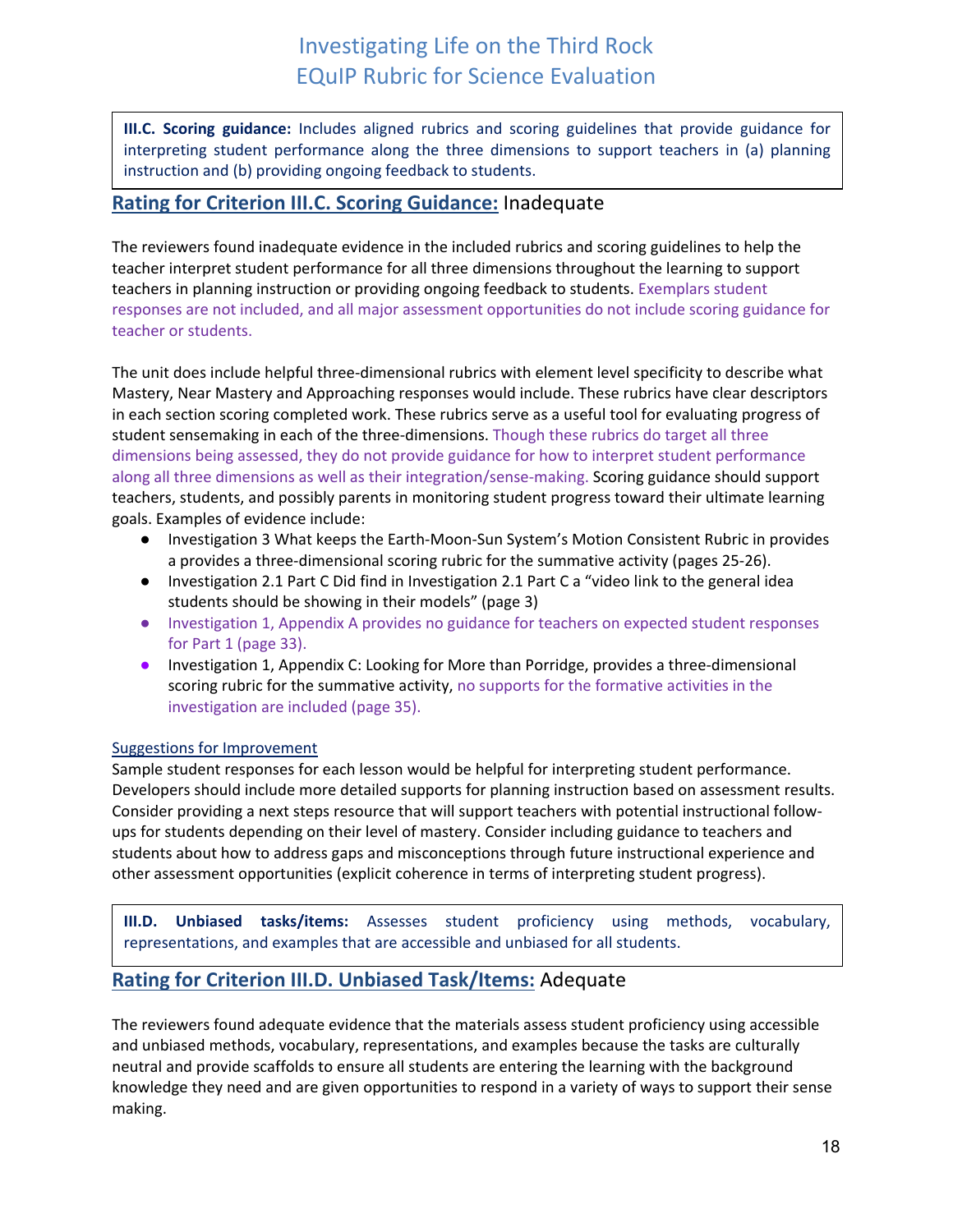- The MEL task in Investigation 1 is culturally neutral and provides potential scaffolds to make sure that students have the background they need to be successful with the task (i.e. everyone has shared experiences with the videos of phenomena and Opening Lesson tasks).
- The MEL task also provides a variety of ways for students to convey their answers (e.g. drawing arrows on the MEL diagram, partner talk, short writing, extended writing).
- The MEL's text and vocabulary is grade-band appropriate and matches the targets in the MS standards.

### Suggestions for Improvement

To be extensive in this category is to leverage students' funds of knowledge within assessment opportunities. Representations or scenarios that capitalize on the funds of knowledge that students bring with them to the classroom and materials provide clear pathways for students to make connections to their lives beyond the classroom.

**III.E. Coherent Assessment system:** Includes pre-, formative, summative, and self-assessment measures that assess three-dimensional learning.

### **Rating for Criterion III.E. Coherent Assessment System:** Adequate

The reviewers found adequate evidence that the materials include pre-, formative, summative, and selfassessment measures that assess three-dimensional learning. The unit includes an extensive threedimensional pre-assessment in the opening activity, multiple opportunities for formative and summative assessment, and multiple opportunities for self-assessment.

- Beginning Activities Lesson pre-assesses all three dimensions as students develop their initial model of the DCIs *(***ESS1.A: The Universe and Its Stars** *- Patterns of the apparent motion of the sun, the moon, and stars in the sky can be observed, described, predicted, and explained with models)* and *(ESS1.B: Earth and the Solar System - The solar system consists of the sun and a collection of objects, including planets, their moons, and asteroids that are held in orbit around the sun by its gravitational pull on them)* in Part B.1 and then answer questions to connect the SEP elements (*Ask questions that arise from careful observation of phenomena, models, or unexpected results, to clarify and/or seek additional information)* and *(*Develop and/or use a model to predict and/or describe phenomena), and the CCC element (*Models can be used to represent systems and their interactions—such as inputs, processes and outputs—and energy and matter flows within systems)* (pages 6-7).
- In Investigation 1, students self-assess as the MEL Reflection requires them to assess how confident they are in their argument (page 29).
- In Investigation 3, students reflect on how their ideas have changed over the course of their learning (pages 20-21).
- In Investigation 2, there are several formative assessment opportunities called out in the Overview (page 4).
	- Part B.2: This part shows student understanding of light being reflected off the moon from the sun, not the moon creating its own light.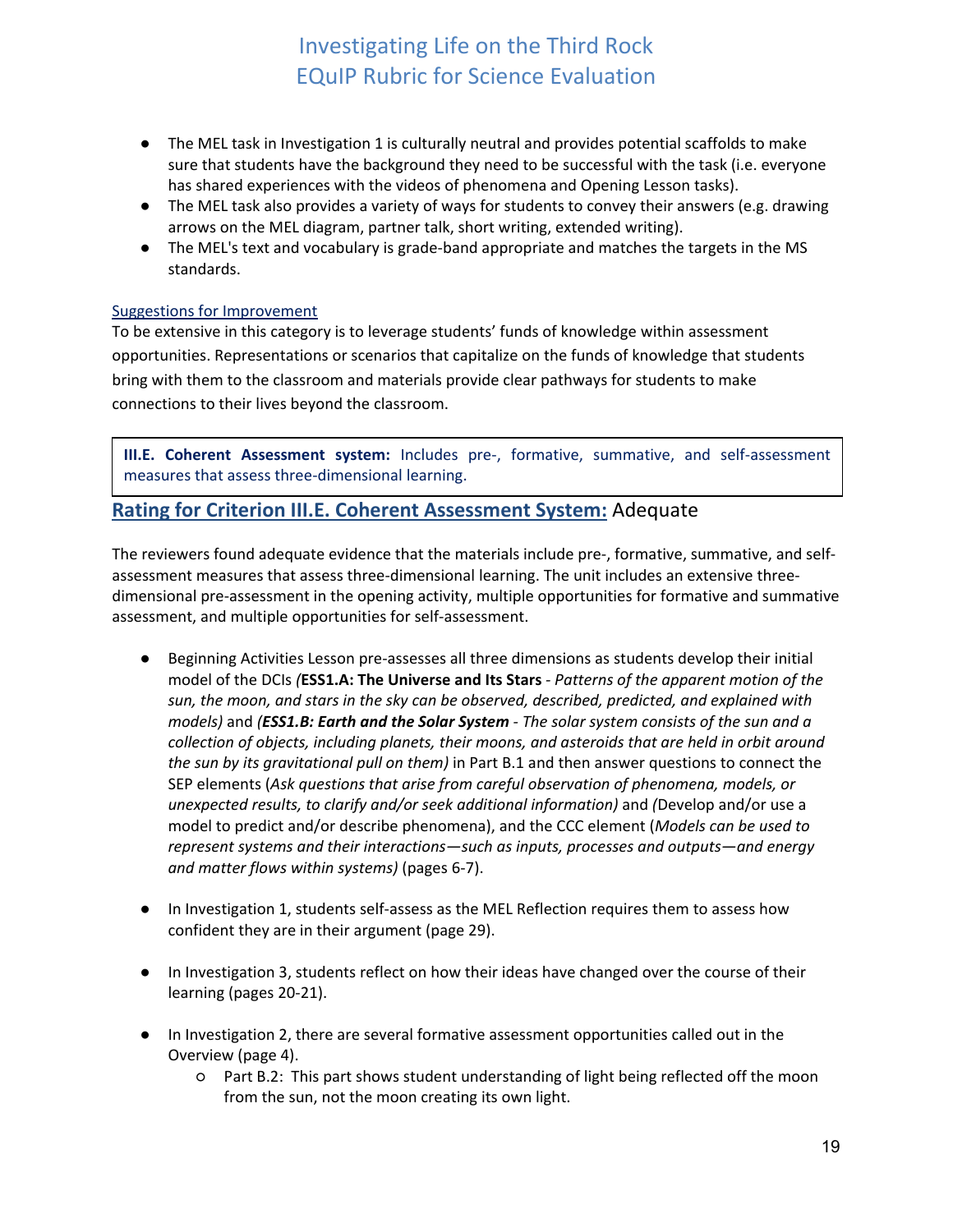- Part B.3: Students are using patterns to explain their findings in the moonrise/moonset and sunrise/sunset data.
- Part C.2: Students will bring their Earth-Moon-Sun model idea up to the teacher for approval.
- Part D: Gallery Walk As students explain their findings on posters around the room, teachers should ask groups clarifying questions about their findings.
- In Investigation 2.3, the final model creation has students developing models (SEP) of the sunmoon-earth system to explain eclipses (DCI) and why they don't happen every month (CCC), integrating all three dimensions to make sense of their learning throughout the investigation. Students then create a final model to connect all learning from each investigation in 2 and a rubric is provided which calls out the three dimensions levels of proficiency (Investigation 2 Overview, page 17).

#### Suggestions for Improvement

As mentioned in other criteria of this review, formative sample responses as well as suggestions on where/how formative assessment data is informing instruction and how to leverage that data would be helpful to teachers.

**III.F. Opportunity to learn:** Provides multiple opportunities for students to demonstrate performance of practices connected with their understanding of disciplinary core ideas and crosscutting concepts and receive feedback

### **Rating for Criterion III.F. Opportunity to learn:** Adequate

The reviewers found adequate evidence that the materials provide multiple opportunities for students to demonstrate performance of practices connected with their understanding of core ideas and crosscutting concepts with the models, CERs, and MELs that are drawn throughout the unit with questions to support all three dimensions in written and oral format. Students are often prompted to reflect and compare their work with others or another source to demonstrate their understandings. These rich reflection and peer review opportunities occur in each investigation. There are many provided rubrics and clear places where teachers could provide feedback, but it is not evident in instructional materials how/when teacher feedback is given to students and how this is used to monitor their understanding as well as inform instruction.

- Investigation 2.1 part D: Sharing results Gallery Walk "As you complete the gallery walk, look at other groups' models. Complete the "Moon Phase Gallery Walk" handout to help you evaluate and critique the models other groups have created.
- Investigation 2.2 all day 'post-it' activity to compare their models to others using the "All Day Post-Its" as described by STEM Teaching Tool Practice Brief 35. Students compare their model to an explanation available online explaining the cause of the seasons. Students then reflect on whether they should change their model based on the new information or if their model already was sufficient.
- In Investigation 1: Looking for More Than Porridge Teacher Notes there are clear directions for what students are expected to do, however there is no guidance for teachers how to use the summative rubric to then inform instruction.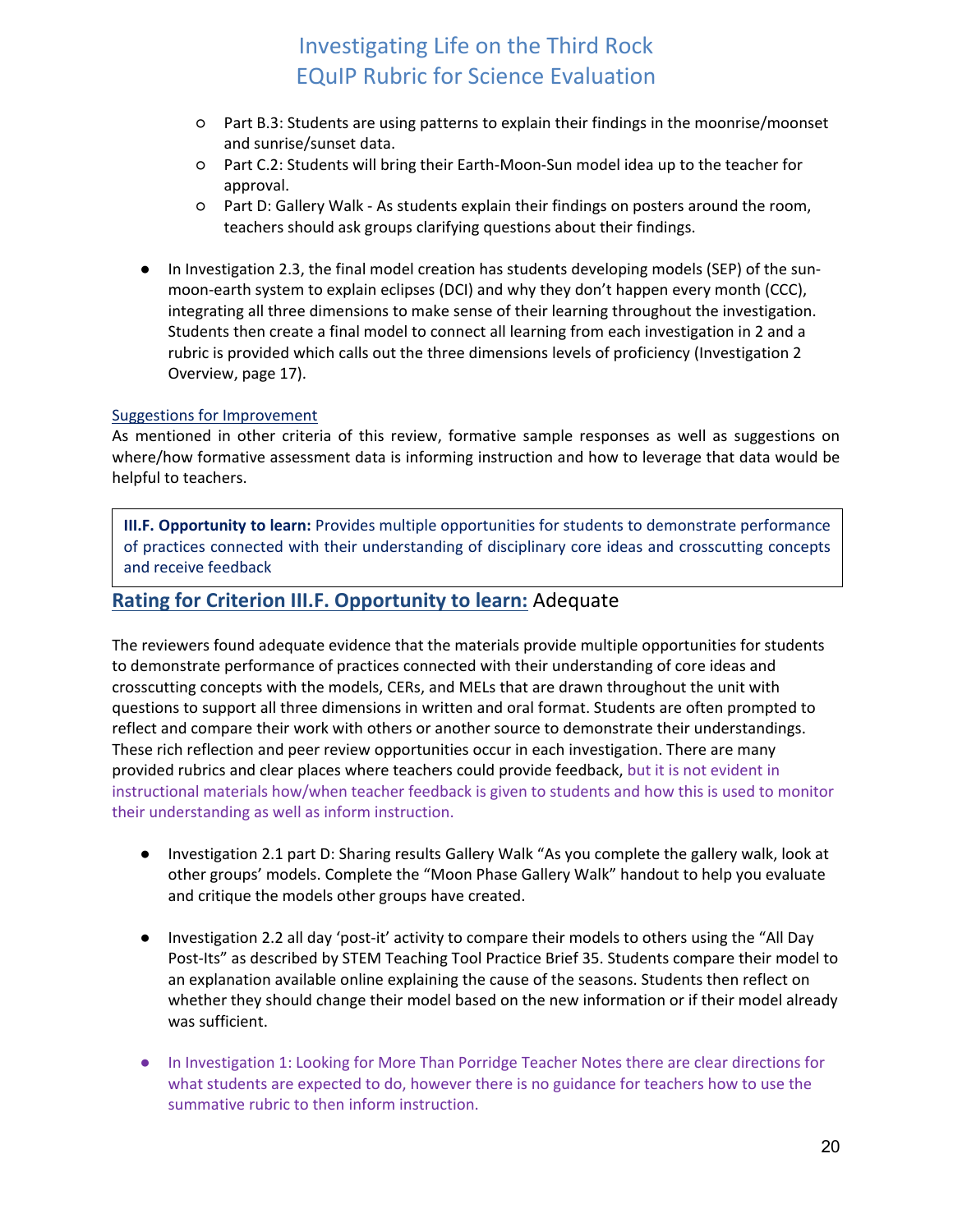● Investigation 3: After students are satisfied with their CERs, they will post them for other students to look at and compare their responses to. The directions say to post these in an online forum. Teachers could use Learning Management Systems like Google Classroom, Edmodo, Moodle, or Blackboard or they could also use sites like Padlet or other online sites that allow students to post their responses and look at others.

#### Suggestions for Improvement

Consider adding directions and guidance into the instructional sequence about how teacher feedback is given to students, and how this feedback is then used to inform instruction.

### **Overall Category III Score (0, 1, 2, 3): 2**

#### **Unit Scoring Guide – Category III**

**Criteria A***–***F:**

**3**: At least adequate evidence for all criteria in the category; extensive evidence for at least one criterion

**2**: Some evidence for all criteria in the category and adequate evidence for at least five criteria, including A

**1**: Adequate evidence for at least three criteria in the category

<span id="page-20-0"></span>**0**: Adequate evidence for no more than two criteria in the category

## **Overall Score**

**Category I: NGSS 3D Design Score (0, 1, 2, 3): 2 Category II: NGSS Instructional Supports Score (0, 1, 2, 3): 2 Category III: Monitoring NGSS Student Progress Score (0, 1, 2, 3): 2 Total Score: 6 Overall Score (E, E/I, R, N): E/I** 

#### **Scoring Guides for Each Category**

#### **Unit Scoring Guide**

#### **Category I (Criteria A-F):**

**3:** At least adequate evidence for all of the unit criteria in the category; extensive evidence for criteria A–C

**2:** At least some evidence for all unit criteria in Category I (A–F); adequate evidence for criteria A–C

**1:** Adequate evidence for some criteria in Category I, but inadequate/no evidence for at least one criterion A–C

**0:** Inadequate (or no) evidence to meet any criteria in Category I (A–F)

#### **Category II (Criteria A-G):**

- **3:** At least adequate evidence for all criteria in the category; extensive evidence for at least two criteria
- **2:** Some evidence for all criteria in the category and adequate evidence for at least five criteria, including A
- **1:** Adequate evidence for at least three criteria in the category

**0:** Adequate evidence for no more than two criteria in the category

#### **Category III (Criteria A***–***F):**

**3**: At least adequate evidence for all criteria in the category; extensive evidence for at least one criterion

- **2**: Some evidence for all criteria in the category and adequate evidence for at least five criteria, including A
- **1**: Adequate evidence for at least three criteria in the category
- **0**: Adequate evidence for no more than two criteria in the category